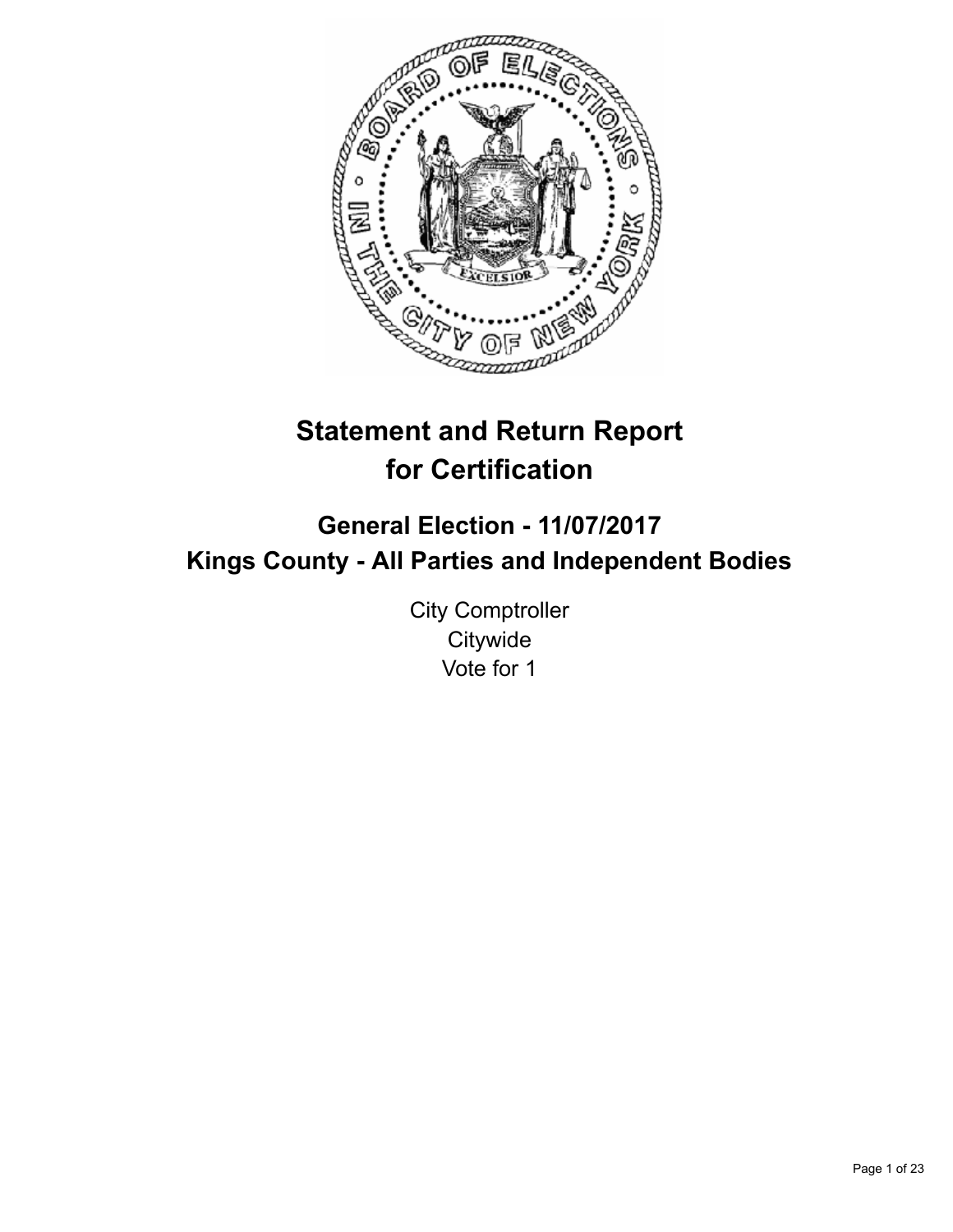

| <b>PUBLIC COUNTER</b>                                    | 16,825       |
|----------------------------------------------------------|--------------|
| <b>MANUALLY COUNTED EMERGENCY</b>                        | 1            |
| <b>ABSENTEE / MILITARY</b>                               | 388          |
| <b>AFFIDAVIT</b>                                         | 114          |
| <b>Total Ballots</b>                                     | 17,328       |
| Less - Inapplicable Federal/Special Presidential Ballots | $\mathbf{0}$ |
| <b>Total Applicable Ballots</b>                          | 17,328       |
| SCOTT M. STRINGER (DEMOCRATIC)                           | 10,700       |
| MICHEL J. FAULKNER (REPUBLICAN)                          | 3,666        |
| MICHEL J. FAULKNER (CONSERVATIVE)                        | 780          |
| JULIA A. WILLEBRAND (GREEN)                              | 349          |
| SCOTT M. STRINGER (WORKING FAMILIES)                     | 540          |
| MICHEL J. FAULKNER (REFORM)                              | 49           |
| MICHEL J. FAULKNER (STOP DE BLASIO)                      | 63           |
| ALEX MERCED (LIBERTARIAN)                                | 112          |
| DAVID MATHER (WRITE-IN)                                  | 1            |
| ERIC GONZALEZ (WRITE-IN)                                 | 1            |
| ERIC LEB (WRITE-IN)                                      | 1            |
| IRA A. BERKAITZ (WRITE-IN)                               | 1            |
| JOSEPH S. AMSEL (WRITE-IN)                               | 1            |
| MIKE FISHER (WRITE-IN)                                   | 1            |
| PAUL H. GIUSBURG (WRITE-IN)                              | 1            |
| ROBERT ISDITH (WRITE-IN)                                 | 1            |
| TAMIKA HOLDER (WRITE-IN)                                 | 1            |
| TAT PICOTT (WRITE-IN)                                    | 1            |
| UNATTRIBUTABLE WRITE-IN (WRITE-IN)                       | 6            |
| <b>Total Votes</b>                                       | 16,275       |
| Unrecorded                                               | 1,053        |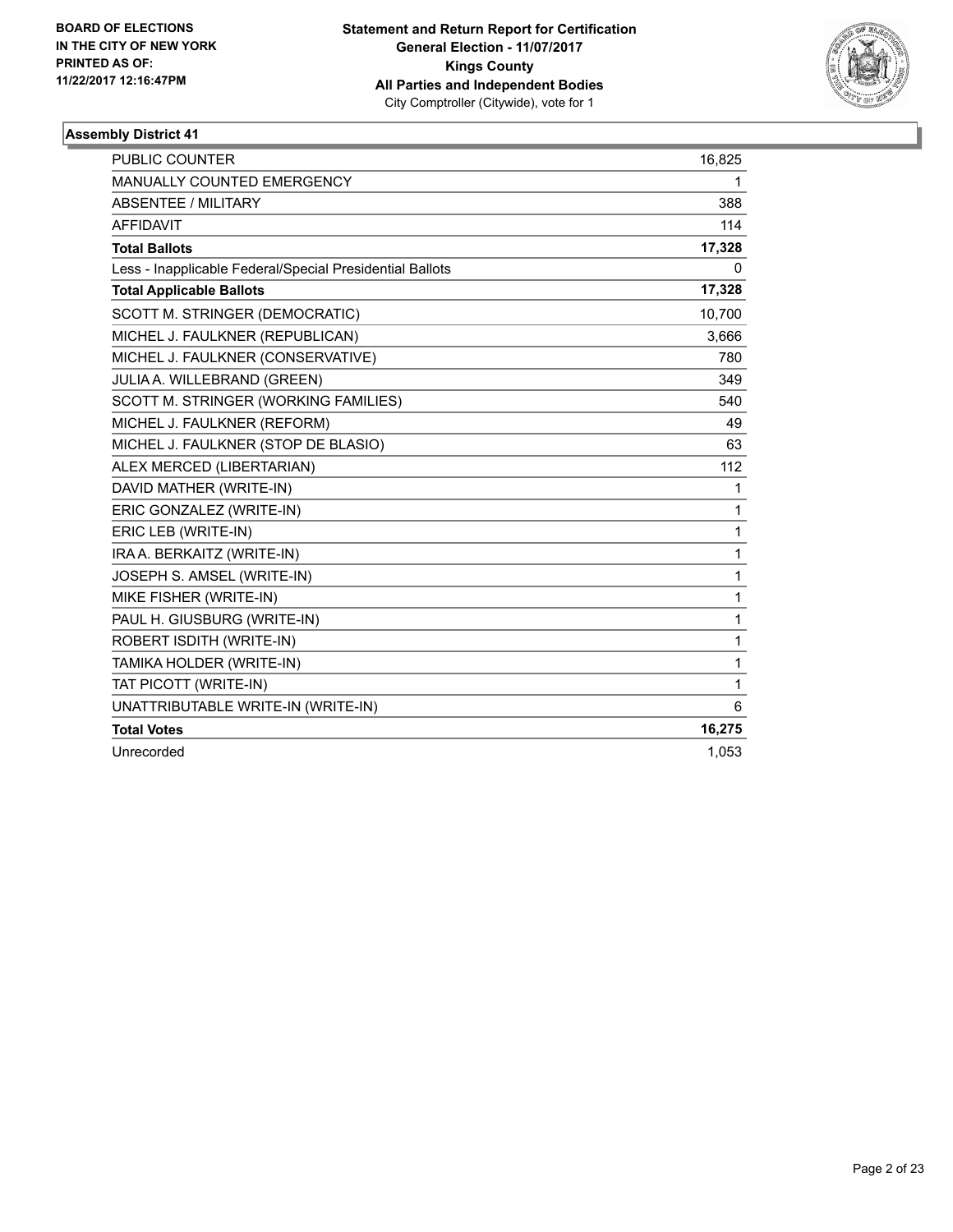

| <b>PUBLIC COUNTER</b>                                    | 17,776       |
|----------------------------------------------------------|--------------|
| MANUALLY COUNTED EMERGENCY                               | 0            |
| <b>ABSENTEE / MILITARY</b>                               | 362          |
| <b>AFFIDAVIT</b>                                         | 174          |
| <b>Total Ballots</b>                                     | 18,312       |
| Less - Inapplicable Federal/Special Presidential Ballots | 0            |
| <b>Total Applicable Ballots</b>                          | 18,312       |
| SCOTT M. STRINGER (DEMOCRATIC)                           | 14,205       |
| MICHEL J. FAULKNER (REPUBLICAN)                          | 920          |
| MICHEL J. FAULKNER (CONSERVATIVE)                        | 230          |
| JULIA A. WILLEBRAND (GREEN)                              | 514          |
| SCOTT M. STRINGER (WORKING FAMILIES)                     | 1,225        |
| MICHEL J. FAULKNER (REFORM)                              | 67           |
| MICHEL J. FAULKNER (STOP DE BLASIO)                      | 29           |
| ALEX MERCED (LIBERTARIAN)                                | 51           |
| AL SHARPTON (WRITE-IN)                                   | 1            |
| <b>ANTHONY PIERRE (WRITE-IN)</b>                         | 1            |
| CABE SAFF (WRITE-IN)                                     | $\mathbf{1}$ |
| MICHAEL MAGLOIRE (WRITE-IN)                              | $\mathbf{1}$ |
| RAY MITCHELL (WRITE-IN)                                  | 1            |
| RIKKI KOHEN (WRITE-IN)                                   | 1            |
| SHIRLEY CHISHOLM (WRITE-IN)                              | $\mathbf{1}$ |
| SUNNY HOSTEN (WRITE-IN)                                  | 1            |
| UNATTRIBUTABLE WRITE-IN (WRITE-IN)                       | 7            |
| UNCOUNTED WRITE-IN PER STATUTE (WRITE-IN)                | 1            |
| <b>Total Votes</b>                                       | 17,257       |
| Unrecorded                                               | 1,055        |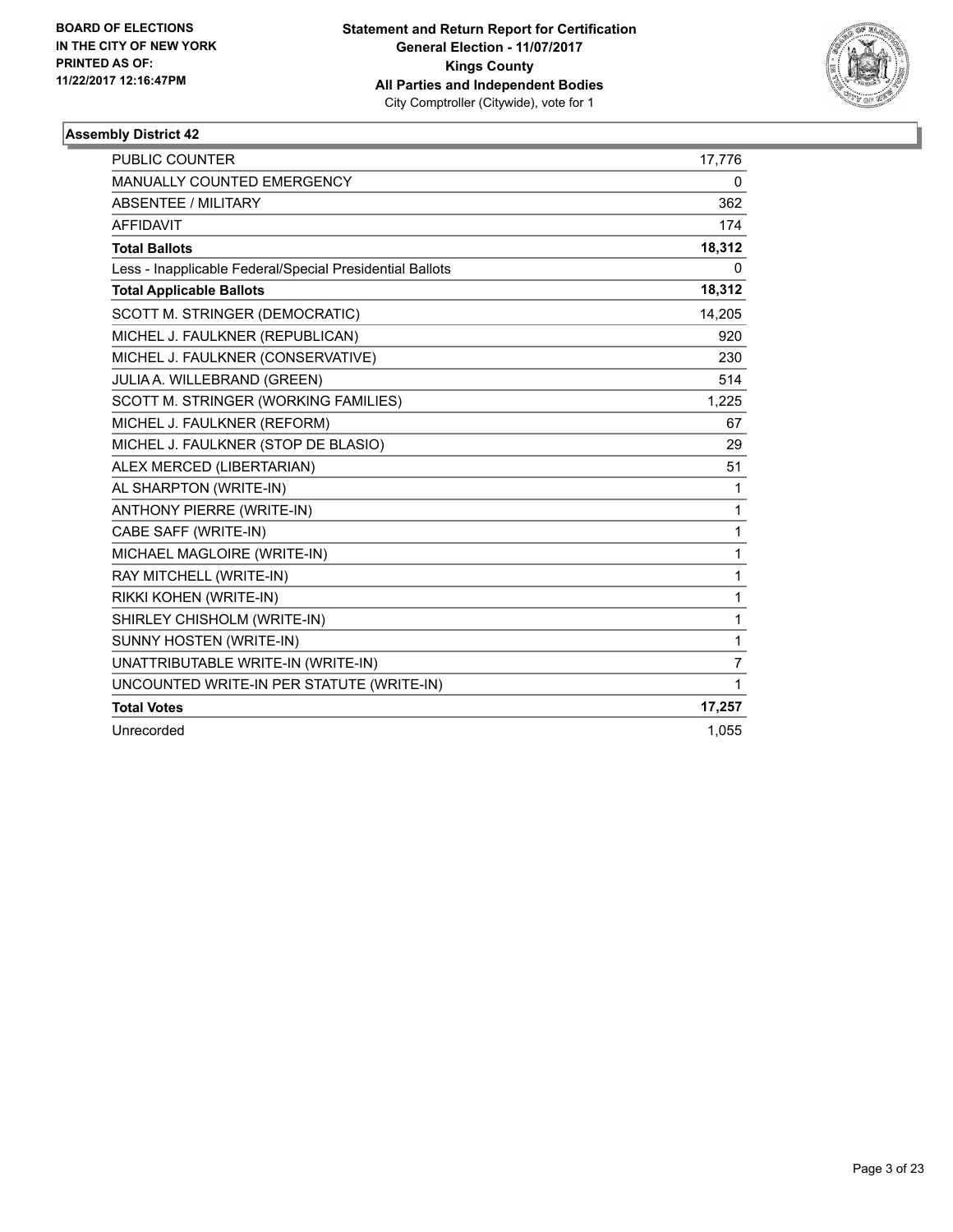

| <b>PUBLIC COUNTER</b>                                    | 20,400 |
|----------------------------------------------------------|--------|
| MANUALLY COUNTED EMERGENCY                               | 0      |
| <b>ABSENTEE / MILITARY</b>                               | 427    |
| AFFIDAVIT                                                | 284    |
| <b>Total Ballots</b>                                     | 21,111 |
| Less - Inapplicable Federal/Special Presidential Ballots | 0      |
| <b>Total Applicable Ballots</b>                          | 21,111 |
| SCOTT M. STRINGER (DEMOCRATIC)                           | 16,703 |
| MICHEL J. FAULKNER (REPUBLICAN)                          | 681    |
| MICHEL J. FAULKNER (CONSERVATIVE)                        | 197    |
| JULIA A. WILLEBRAND (GREEN)                              | 670    |
| SCOTT M. STRINGER (WORKING FAMILIES)                     | 1,603  |
| MICHEL J. FAULKNER (REFORM)                              | 69     |
| MICHEL J. FAULKNER (STOP DE BLASIO)                      | 21     |
| ALEX MERCED (LIBERTARIAN)                                | 85     |
| AARON RODGERS (WRITE-IN)                                 | 1      |
| BILL MCKIBBEN (WRITE-IN)                                 | 1      |
| BRAD T. RAMDEEN (WRITE-IN)                               | 1      |
| CEA WAEVER (WRITE-IN)                                    | 1      |
| CEA WEAVER (WRITE-IN)                                    | 1      |
| <b>JAMI ROBINSON (WRITE-IN)</b>                          | 1      |
| JOE BIDEN (WRITE-IN)                                     | 1      |
| KENYA JEFFERIES (WRITE-IN)                               | 1      |
| SAMANTHA BROWNING (WRITE-IN)                             | 1      |
| SIMON WILLETT (WRITE-IN)                                 | 1      |
| STEFANIE A. JONES (WRITE-IN)                             | 1      |
| TANEHISI COATES (WRITE-IN)                               | 1      |
| UNATTRIBUTABLE WRITE-IN (WRITE-IN)                       | 7      |
| UNCOUNTED WRITE-IN PER STATUTE (WRITE-IN)                | 1      |
| ZOE TUCKER (WRITE-IN)                                    | 1      |
| <b>Total Votes</b>                                       | 20,050 |
| Unrecorded                                               | 1.061  |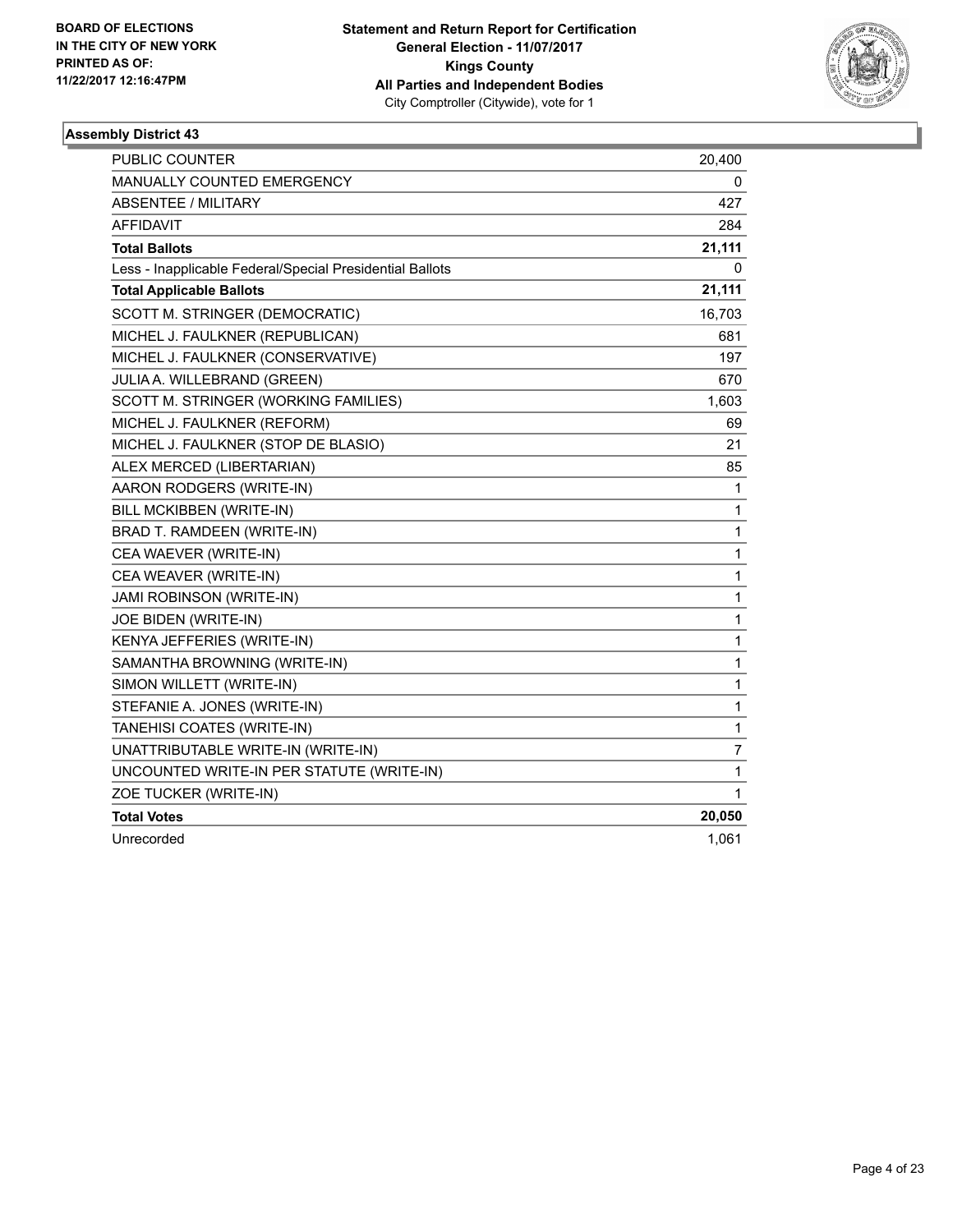

| <b>PUBLIC COUNTER</b>                                    | 22,521       |
|----------------------------------------------------------|--------------|
| MANUALLY COUNTED EMERGENCY                               | 0            |
| ABSENTEE / MILITARY                                      | 339          |
| <b>AFFIDAVIT</b>                                         | 235          |
| <b>Total Ballots</b>                                     | 23,095       |
| Less - Inapplicable Federal/Special Presidential Ballots | 0            |
| <b>Total Applicable Ballots</b>                          | 23,095       |
| SCOTT M. STRINGER (DEMOCRATIC)                           | 14,457       |
| MICHEL J. FAULKNER (REPUBLICAN)                          | 2,143        |
| MICHEL J. FAULKNER (CONSERVATIVE)                        | 692          |
| JULIA A. WILLEBRAND (GREEN)                              | 978          |
| SCOTT M. STRINGER (WORKING FAMILIES)                     | 3,327        |
| MICHEL J. FAULKNER (REFORM)                              | 95           |
| MICHEL J. FAULKNER (STOP DE BLASIO)                      | 48           |
| ALEX MERCED (LIBERTARIAN)                                | 137          |
| ADAM MEYERS (WRITE-IN)                                   | 1            |
| ELLIOT SPITZER (WRITE-IN)                                | 1            |
| <b>GREGORY OBRIEN (WRITE-IN)</b>                         | 1            |
| HAROLD TISHLER (WRITE-IN)                                | 1            |
| HARRY RUBIN FALCONE (WRITE-IN)                           | 1            |
| LAZAA GILLIG (WRITE-IN)                                  | $\mathbf{1}$ |
| MICHAEL BLOOMBERG (WRITE-IN)                             | 1            |
| NATTALI GOLDBERG (WRITE-IN)                              | 1            |
| PINCHAS RINGEL (WRITE-IN)                                | 1            |
| PURNIMA KAPUR (WRITE-IN)                                 | 1            |
| RAMON E. REYOS III (WRITE-IN)                            | $\mathbf{1}$ |
| SARAH ZENWORTH (WRITE-IN)                                | $\mathbf{1}$ |
| SIMCHA FELDER (WRITE-IN)                                 | 1            |
| SUSAN PRATT (WRITE-IN)                                   | 1            |
| UNATTRIBUTABLE WRITE-IN (WRITE-IN)                       | 12           |
| UNCOUNTED WRITE-IN PER STATUTE (WRITE-IN)                | 1            |
| <b>WENDELL BERRY (WRITE-IN)</b>                          | 1            |
| <b>Total Votes</b>                                       | 21,905       |
| Unrecorded                                               | 1,190        |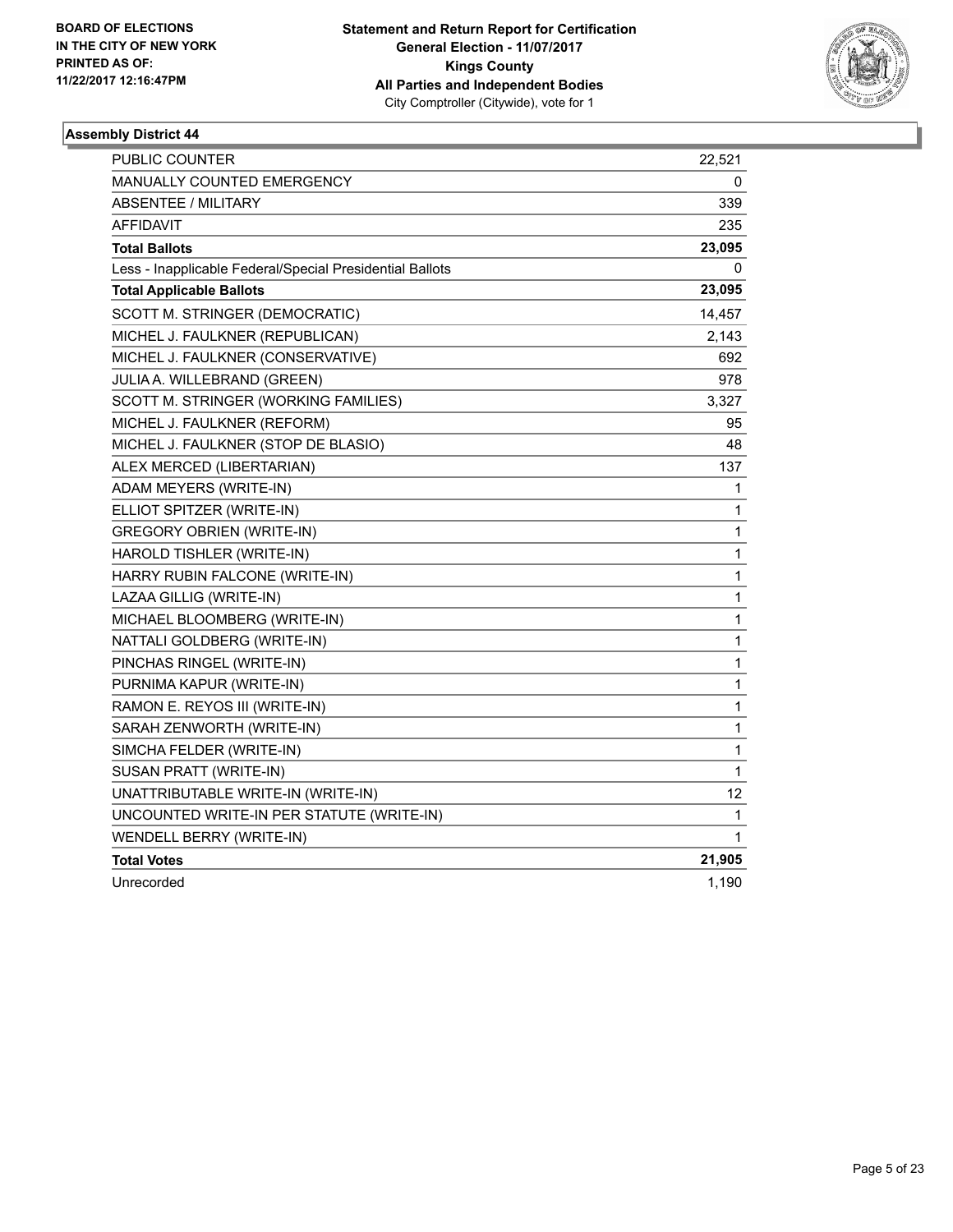

| <b>PUBLIC COUNTER</b>                                    | 11,189 |
|----------------------------------------------------------|--------|
| <b>MANUALLY COUNTED EMERGENCY</b>                        | 0      |
| <b>ABSENTEE / MILITARY</b>                               | 259    |
| <b>AFFIDAVIT</b>                                         | 96     |
| <b>Total Ballots</b>                                     | 11,544 |
| Less - Inapplicable Federal/Special Presidential Ballots | 0      |
| <b>Total Applicable Ballots</b>                          | 11,544 |
| SCOTT M. STRINGER (DEMOCRATIC)                           | 5,094  |
| MICHEL J. FAULKNER (REPUBLICAN)                          | 3,656  |
| MICHEL J. FAULKNER (CONSERVATIVE)                        | 674    |
| JULIA A. WILLEBRAND (GREEN)                              | 308    |
| SCOTT M. STRINGER (WORKING FAMILIES)                     | 401    |
| MICHEL J. FAULKNER (REFORM)                              | 55     |
| MICHEL J. FAULKNER (STOP DE BLASIO)                      | 57     |
| ALEX MERCED (LIBERTARIAN)                                | 115    |
| CHAIM DEUTSCH (WRITE-IN)                                 | 1      |
| DAVID ZELIKOVITZ (WRITE-IN)                              | 1      |
| JON JAY (WRITE-IN)                                       | 1      |
| JOYCE ZETIANI (WRITE-IN)                                 | 1      |
| UNATTRIBUTABLE WRITE-IN (WRITE-IN)                       | 3      |
| VICTORIA CAMBRANES (WRITE-IN)                            | 1      |
| <b>Total Votes</b>                                       | 10,368 |
| Unrecorded                                               | 1,176  |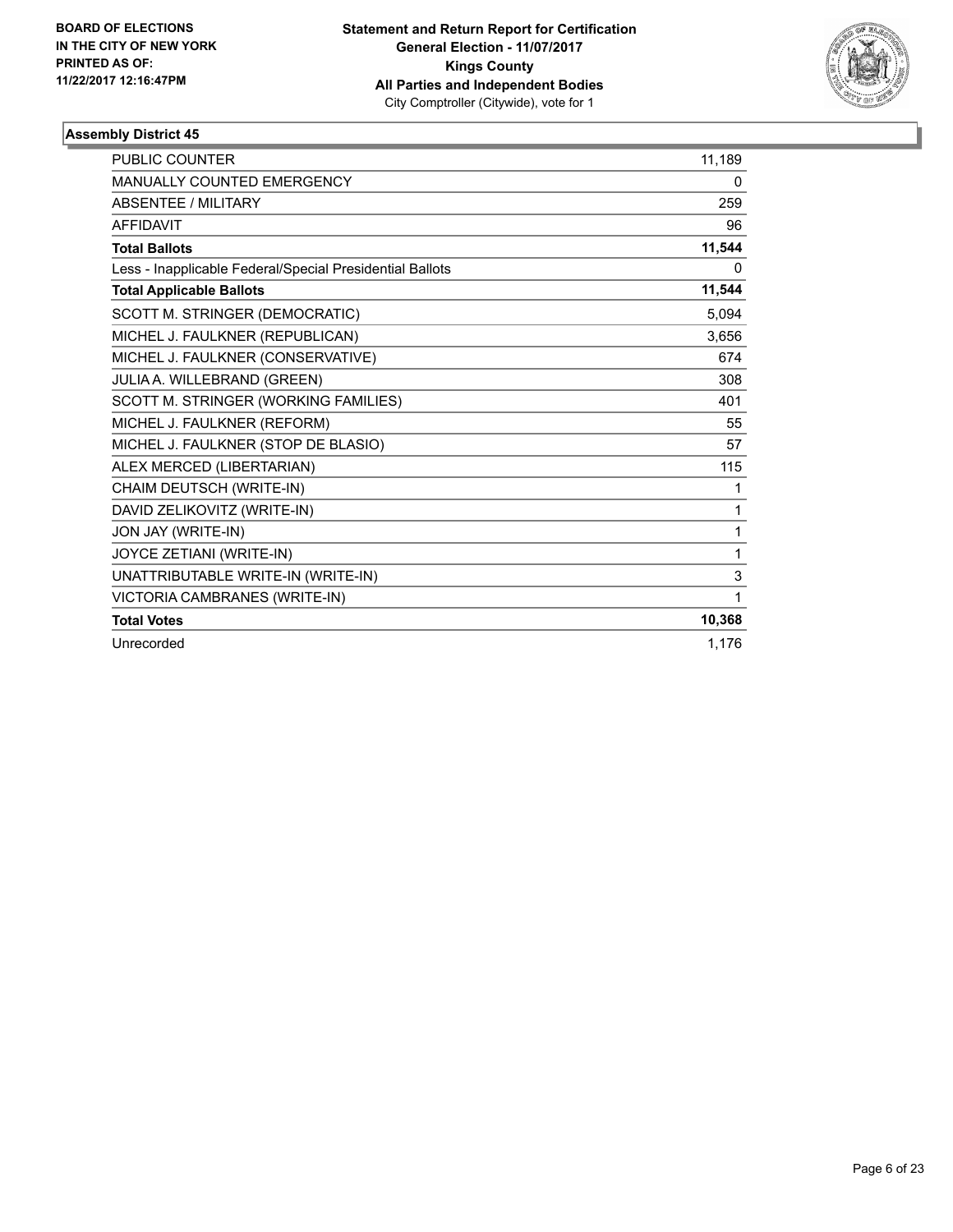

| <b>PUBLIC COUNTER</b>                                    | 18,804 |
|----------------------------------------------------------|--------|
| <b>MANUALLY COUNTED EMERGENCY</b>                        | 5      |
| <b>ABSENTEE / MILITARY</b>                               | 568    |
| <b>AFFIDAVIT</b>                                         | 172    |
| <b>Total Ballots</b>                                     | 19,549 |
| Less - Inapplicable Federal/Special Presidential Ballots | 0      |
| <b>Total Applicable Ballots</b>                          | 19,549 |
| SCOTT M. STRINGER (DEMOCRATIC)                           | 9,306  |
| MICHEL J. FAULKNER (REPUBLICAN)                          | 5,813  |
| MICHEL J. FAULKNER (CONSERVATIVE)                        | 1,038  |
| JULIA A. WILLEBRAND (GREEN)                              | 504    |
| SCOTT M. STRINGER (WORKING FAMILIES)                     | 686    |
| MICHEL J. FAULKNER (REFORM)                              | 103    |
| MICHEL J. FAULKNER (STOP DE BLASIO)                      | 77     |
| ALEX MERCED (LIBERTARIAN)                                | 144    |
| ANTHONY C. MATOS (WRITE-IN)                              | 1      |
| BOB CAPANO (WRITE-IN)                                    | 1      |
| JACK D'EMIC (WRITE-IN)                                   | 1      |
| JOHN OLIVER (WRITE-IN)                                   | 1      |
| JULIAN ASSANGE (WRITE-IN)                                | 1      |
| KHADER EL-YATEEM (WRITE-IN)                              | 1      |
| LUCRETIA REGINA-POTTER (WRITE-IN)                        | 1      |
| MARTIN J. GOLDEN (WRITE-IN)                              | 1      |
| MICHAEL BLOOMBERG (WRITE-IN)                             | 1      |
| ROBERT GUDDAHL (WRITE-IN)                                | 1      |
| THOMAS G. HOBAN (WRITE-IN)                               | 1      |
| UNATTRIBUTABLE WRITE-IN (WRITE-IN)                       | 4      |
| <b>Total Votes</b>                                       | 17,686 |
| Unrecorded                                               | 1,863  |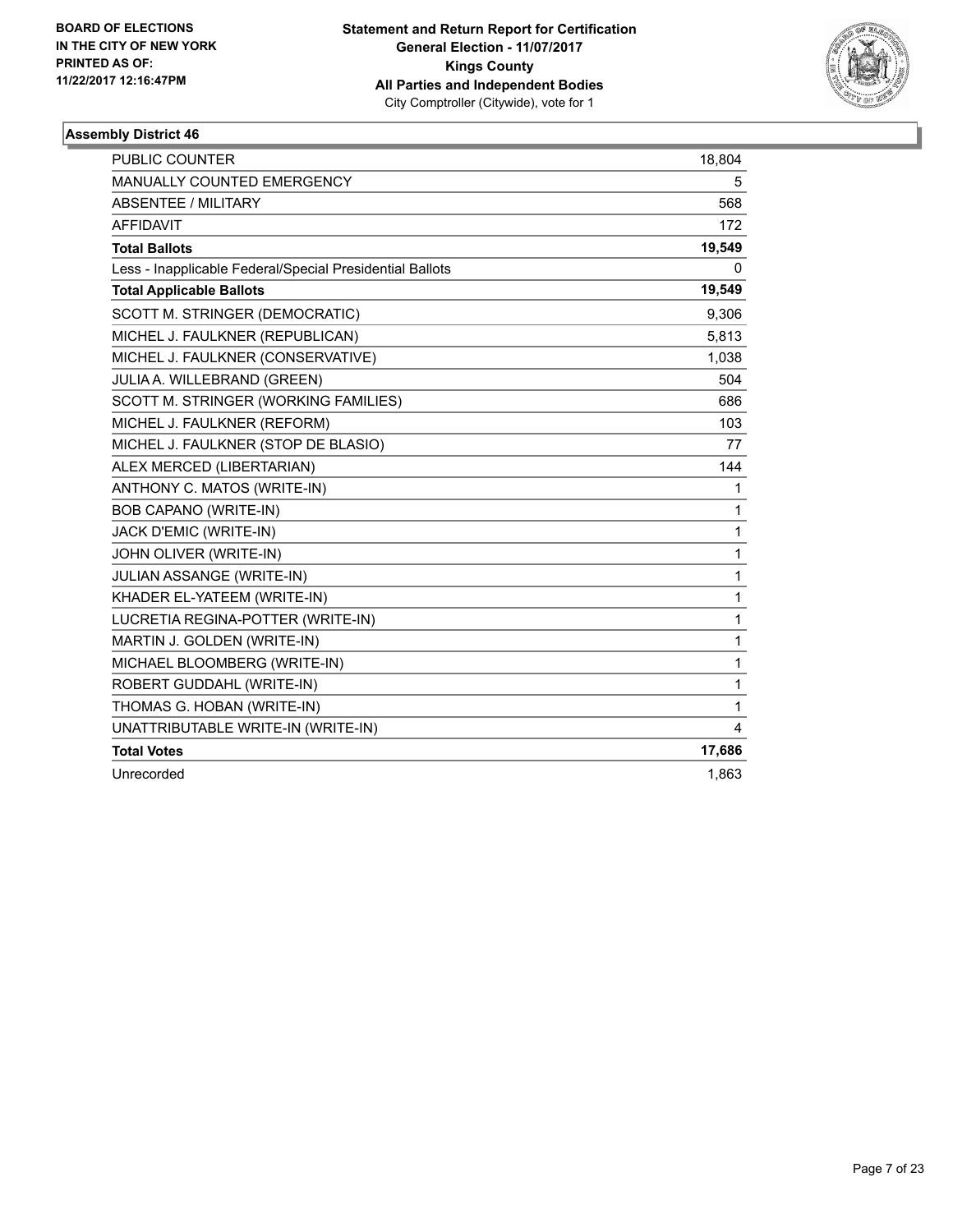

| <b>PUBLIC COUNTER</b>                                    | 10,368 |
|----------------------------------------------------------|--------|
| MANUALLY COUNTED EMERGENCY                               | 0      |
| <b>ABSENTEE / MILITARY</b>                               | 284    |
| <b>AFFIDAVIT</b>                                         | 91     |
| <b>Total Ballots</b>                                     | 10,743 |
| Less - Inapplicable Federal/Special Presidential Ballots | 0      |
| <b>Total Applicable Ballots</b>                          | 10,743 |
| SCOTT M. STRINGER (DEMOCRATIC)                           | 4,878  |
| MICHEL J. FAULKNER (REPUBLICAN)                          | 3,249  |
| MICHEL J. FAULKNER (CONSERVATIVE)                        | 564    |
| JULIA A. WILLEBRAND (GREEN)                              | 301    |
| SCOTT M. STRINGER (WORKING FAMILIES)                     | 391    |
| MICHEL J. FAULKNER (REFORM)                              | 72     |
| MICHEL J. FAULKNER (STOP DE BLASIO)                      | 42     |
| ALEX MERCED (LIBERTARIAN)                                | 97     |
| DAN BONANNO (WRITE-IN)                                   | 1      |
| NIKA TOLEDO (WRITE-IN)                                   | 1      |
| PHILIP LIA (WRITE-IN)                                    | 1      |
| UNATTRIBUTABLE WRITE-IN (WRITE-IN)                       | 3      |
| <b>Total Votes</b>                                       | 9,600  |
| Unrecorded                                               | 1,143  |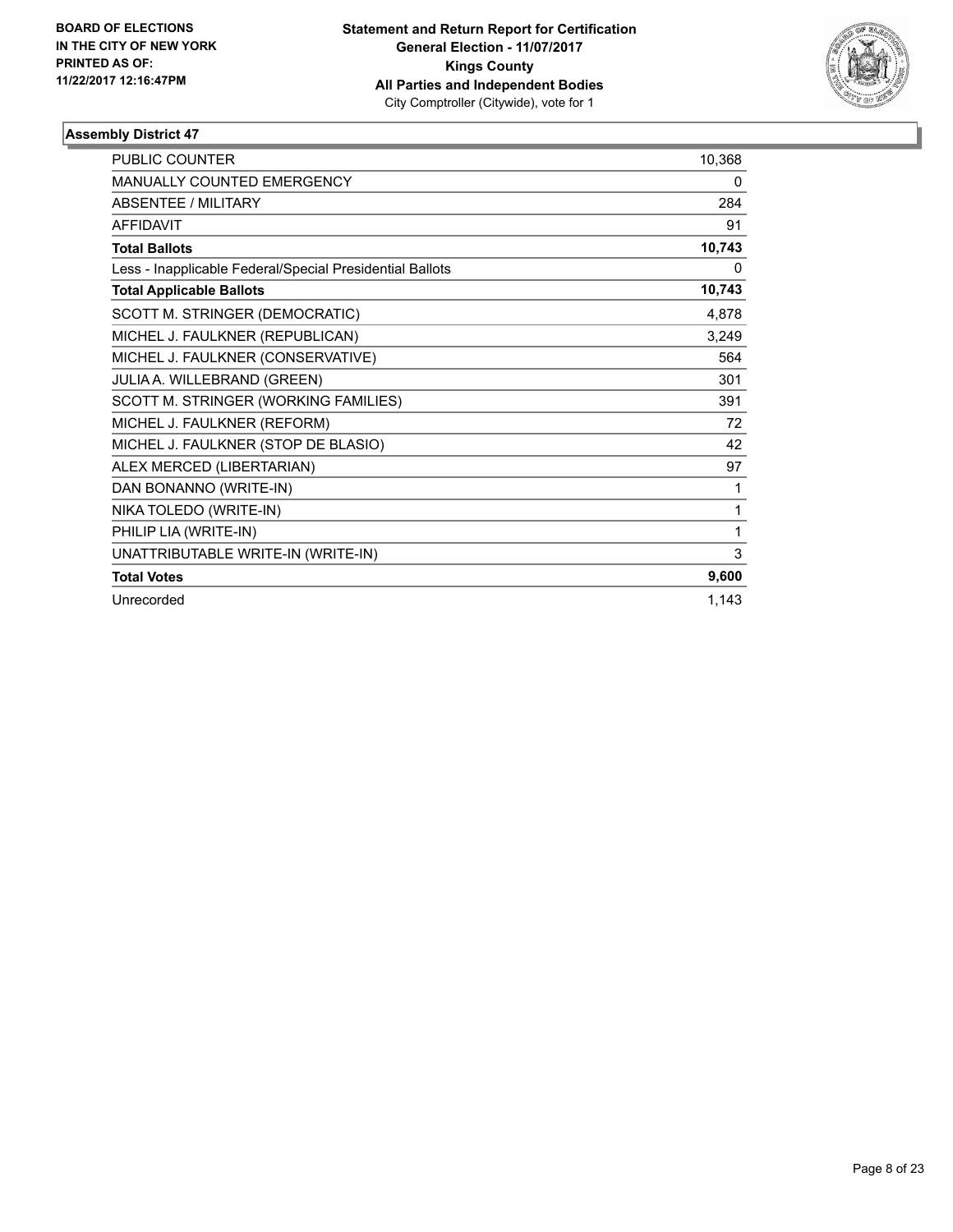

| <b>PUBLIC COUNTER</b>                                    | 15,034       |
|----------------------------------------------------------|--------------|
| MANUALLY COUNTED EMERGENCY                               | 0            |
| <b>ABSENTEE / MILITARY</b>                               | 174          |
| AFFIDAVIT                                                | 174          |
| <b>Total Ballots</b>                                     | 15,382       |
| Less - Inapplicable Federal/Special Presidential Ballots | 0            |
| <b>Total Applicable Ballots</b>                          | 15,382       |
| SCOTT M. STRINGER (DEMOCRATIC)                           | 7,109        |
| MICHEL J. FAULKNER (REPUBLICAN)                          | 3,339        |
| MICHEL J. FAULKNER (CONSERVATIVE)                        | 1,230        |
| JULIA A. WILLEBRAND (GREEN)                              | 177          |
| SCOTT M. STRINGER (WORKING FAMILIES)                     | 414          |
| MICHEL J. FAULKNER (REFORM)                              | 83           |
| MICHEL J. FAULKNER (STOP DE BLASIO)                      | 91           |
| ALEX MERCED (LIBERTARIAN)                                | 75           |
| BARACK OBAMA (WRITE-IN)                                  | 1            |
| CLIFF KINGSBURY (WRITE-IN)                               | 1            |
| DAVID GREENFEILD (WRITE-IN)                              | 1            |
| DONALD J TRUMP (WRITE-IN)                                | 1            |
| JACOB ROTH (WRITE-IN)                                    | 1            |
| JOEL KLEIN (WRITE-IN)                                    | 1            |
| JOSEPH HEIMFELD (WRITE-IN)                               | 1            |
| JULES FLEISCHER (WRITE-IN)                               | 2            |
| KALMAN YEGER (WRITE-IN)                                  | $\mathbf{1}$ |
| LEAHLA FUHRER (WRITE-IN)                                 | 1            |
| LEBEL STEINBERG (WRITE-IN)                               | 1            |
| MALKE GOLDENBERG (WRITE-IN)                              | 1            |
| MICHAEL BLOOMBERG (WRITE-IN)                             | 1            |
| MIRIAM CHAIFETZ (WRITE-IN)                               | 1            |
| MORDECHCI MELARED (WRITE-IN)                             | 1            |
| MOSHE GOTIEL (WRITE-IN)                                  | $\mathbf{1}$ |
| MOSHE LEFKOWITS (WRITE-IN)                               | $\mathbf{1}$ |
| NAFTULI MOSTER (WRITE-IN)                                | 1            |
| <b>NUCHEM GRAUS (WRITE-IN)</b>                           | 1            |
| PINCHES KRYMAN (WRITE-IN)                                | 1            |
| RIVKY BERGER (WRITE-IN)                                  | 1            |
| RONALD BONE (WRITE-IN)                                   | 1            |
| SIMCHA B SCHLEZ (WRITE-IN)                               | 1            |
| SURI ZIEGLER (WRITE-IN)                                  | 1            |
| TAMMY FLOWERS (WRITE-IN)                                 | 1            |
| UNATTRIBUTABLE WRITE-IN (WRITE-IN)                       | 15           |
| VER VEIST (WRITE-IN)                                     | 1            |
| YECHEZKEL L. PILLER (WRITE-IN)                           | 1            |
| YISRAEL YOSEF LAZER (WRITE-IN)                           | 1            |
| YOM TOW PORGES (WRITE-IN)                                | 1            |
| ZEV CHAIFETZ (WRITE-IN)                                  | $\mathbf{1}$ |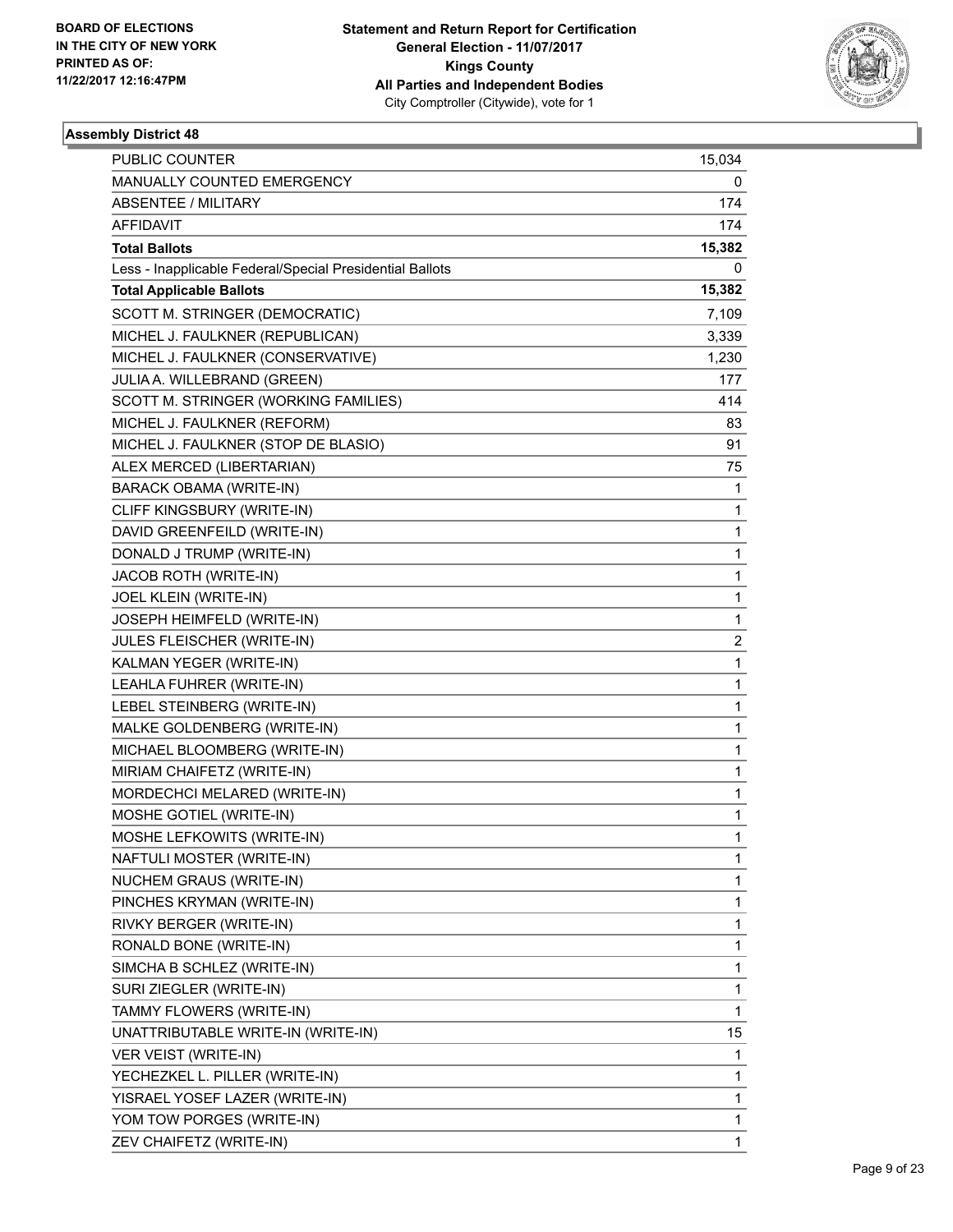

| Assembly District 48                                     |                |
|----------------------------------------------------------|----------------|
| <b>Total Votes</b>                                       | 12,564         |
| Unrecorded                                               | 2,818          |
| <b>Assembly District 49</b>                              |                |
| <b>PUBLIC COUNTER</b>                                    | 8,204          |
| MANUALLY COUNTED EMERGENCY                               | 2              |
| <b>ABSENTEE / MILITARY</b>                               | 211            |
| <b>AFFIDAVIT</b>                                         | 64             |
| <b>Total Ballots</b>                                     | 8,481          |
| Less - Inapplicable Federal/Special Presidential Ballots | 0              |
| <b>Total Applicable Ballots</b>                          | 8,481          |
| SCOTT M. STRINGER (DEMOCRATIC)                           | 3,883          |
| MICHEL J. FAULKNER (REPUBLICAN)                          | 2,532          |
| MICHEL J. FAULKNER (CONSERVATIVE)                        | 495            |
| JULIA A. WILLEBRAND (GREEN)                              | 256            |
| SCOTT M. STRINGER (WORKING FAMILIES)                     | 296            |
| MICHEL J. FAULKNER (REFORM)                              | 44             |
| MICHEL J. FAULKNER (STOP DE BLASIO)                      | 40             |
| ALEX MERCED (LIBERTARIAN)                                | 58             |
| BERNIE SANDERS (WRITE-IN)                                |                |
| ELE FEREYC (WRITE-IN)                                    |                |
| JOHN LIU (WRITE-IN)                                      | 3              |
| MARTIN J. GOLDEN (WRITE-IN)                              |                |
| SALVATORE G CURRO (WRITE-IN)                             | 1              |
| UNATTRIBUTABLE WRITE-IN (WRITE-IN)                       | $\overline{2}$ |
| VILMA REINHARDT (WRITE-IN)                               |                |
| <b>Total Votes</b>                                       | 7,614          |
| Unrecorded                                               | 867            |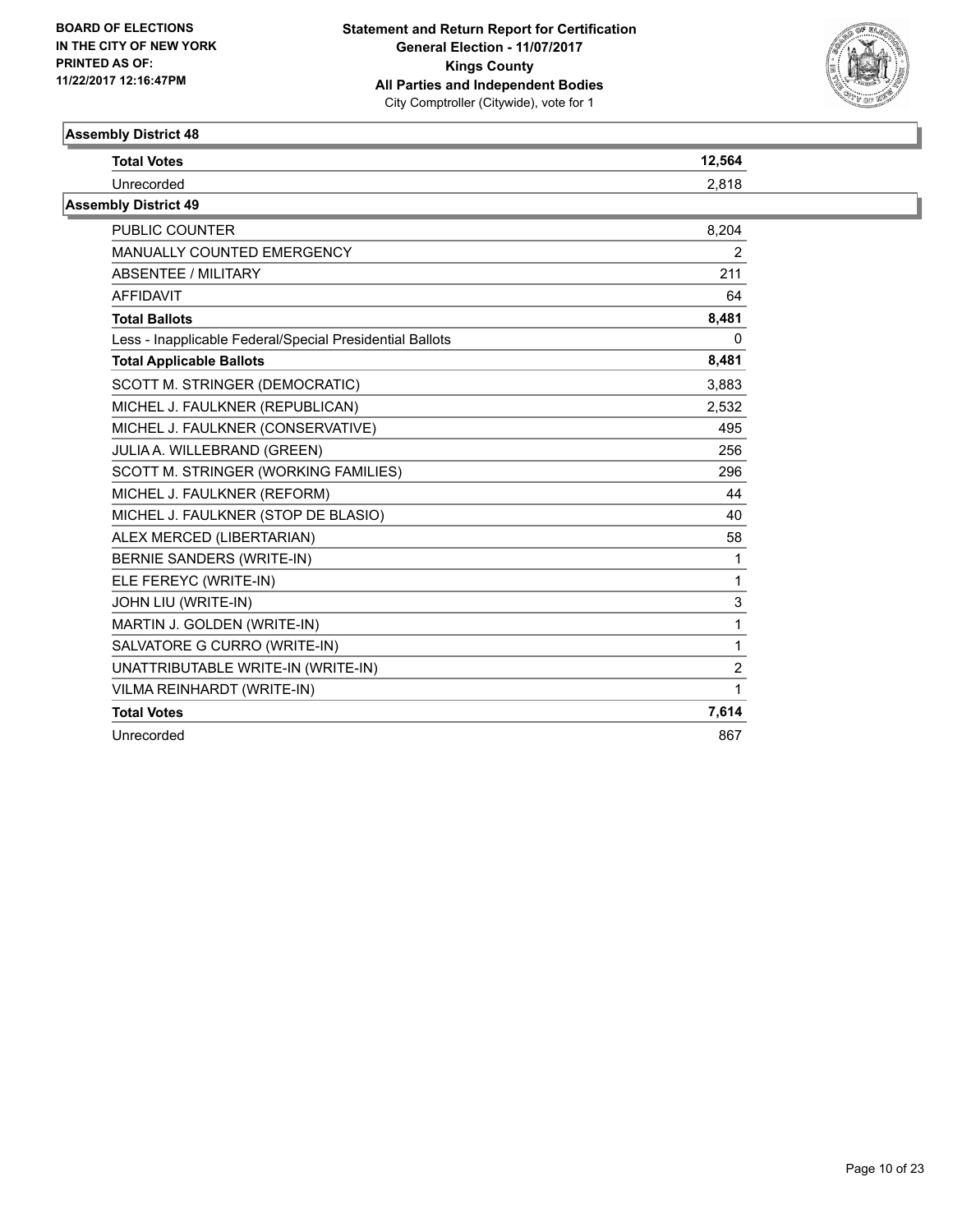

| <b>PUBLIC COUNTER</b>                                    | 14,413         |
|----------------------------------------------------------|----------------|
| MANUALLY COUNTED EMERGENCY                               | 1              |
| <b>ABSENTEE / MILITARY</b>                               | 159            |
| <b>AFFIDAVIT</b>                                         | 247            |
| <b>Total Ballots</b>                                     | 14,820         |
| Less - Inapplicable Federal/Special Presidential Ballots | 0              |
| <b>Total Applicable Ballots</b>                          | 14,820         |
| SCOTT M. STRINGER (DEMOCRATIC)                           | 9,759          |
| MICHEL J. FAULKNER (REPUBLICAN)                          | 1,133          |
| MICHEL J. FAULKNER (CONSERVATIVE)                        | 252            |
| JULIA A. WILLEBRAND (GREEN)                              | 976            |
| SCOTT M. STRINGER (WORKING FAMILIES)                     | 1,577          |
| MICHEL J. FAULKNER (REFORM)                              | 66             |
| MICHEL J. FAULKNER (STOP DE BLASIO)                      | 39             |
| ALEX MERCED (LIBERTARIAN)                                | 101            |
| ELLIOT SPITZER (WRITE-IN)                                | 2              |
| IAN MACALLEN (WRITE-IN)                                  | 1              |
| JACK ANTHONY SCHNEIDER (WRITE-IN)                        | 1              |
| JOEL GROSS (WRITE-IN)                                    | 1              |
| KYLE LAVONE (WRITE-IN)                                   | 1              |
| MOSHE NEIDERMAN (WRITE-IN)                               | 1              |
| PHILIP HOFMANN (WRITE-IN)                                | 1              |
| SARAH GREGORY (WRITE-IN)                                 | 1              |
| STEPHEN LEVIN (WRITE-IN)                                 | 1              |
| UNATTRIBUTABLE WRITE-IN (WRITE-IN)                       | $\overline{7}$ |
| <b>Total Votes</b>                                       | 13,920         |
| Unrecorded                                               | 900            |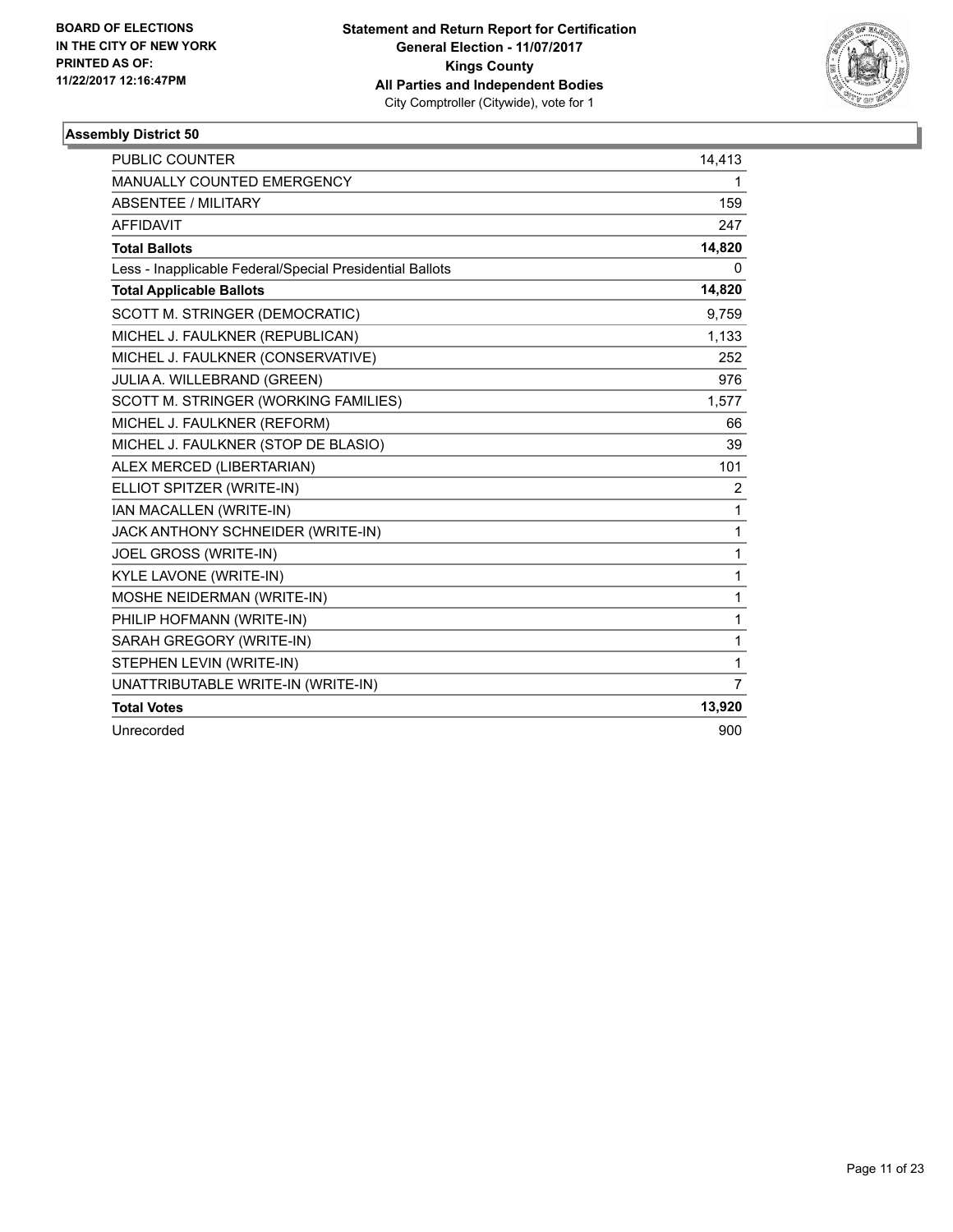

| PUBLIC COUNTER                                           | 12,517         |
|----------------------------------------------------------|----------------|
| MANUALLY COUNTED EMERGENCY                               | 58             |
| <b>ABSENTEE / MILITARY</b>                               | 172            |
| <b>AFFIDAVIT</b>                                         | 142            |
| <b>Total Ballots</b>                                     | 12,889         |
| Less - Inapplicable Federal/Special Presidential Ballots | 0              |
| <b>Total Applicable Ballots</b>                          | 12,889         |
| SCOTT M. STRINGER (DEMOCRATIC)                           | 8,164          |
| MICHEL J. FAULKNER (REPUBLICAN)                          | 1,269          |
| MICHEL J. FAULKNER (CONSERVATIVE)                        | 313            |
| JULIA A. WILLEBRAND (GREEN)                              | 631            |
| SCOTT M. STRINGER (WORKING FAMILIES)                     | 1,293          |
| MICHEL J. FAULKNER (REFORM)                              | 60             |
| MICHEL J. FAULKNER (STOP DE BLASIO)                      | 35             |
| ALEX MERCED (LIBERTARIAN)                                | 74             |
| AKEEM BROWDER (WRITE-IN)                                 | 1              |
| ARENIA REILLY-COLLINS (WRITE-IN)                         | $\mathbf{1}$   |
| DAVID A. LEVINE (WRITE-IN)                               | $\mathbf{1}$   |
| EDWIN FRIAS (WRITE-IN)                                   | $\mathbf{1}$   |
| HENRIETTA MAGILICUTTY (WRITE-IN)                         | $\mathbf{1}$   |
| <b>LESLIE GRUEN (WRITE-IN)</b>                           | $\mathbf{1}$   |
| LUZ PEREZ (WRITE-IN)                                     | $\mathbf 1$    |
| MARC FLIEDNER (WRITE-IN)                                 | $\mathbf{1}$   |
| RAIZY GANZ (WRITE-IN)                                    | 1              |
| UNATTRIBUTABLE WRITE-IN (WRITE-IN)                       | $\overline{7}$ |
| <b>Total Votes</b>                                       | 11,855         |
| Unrecorded                                               | 1,034          |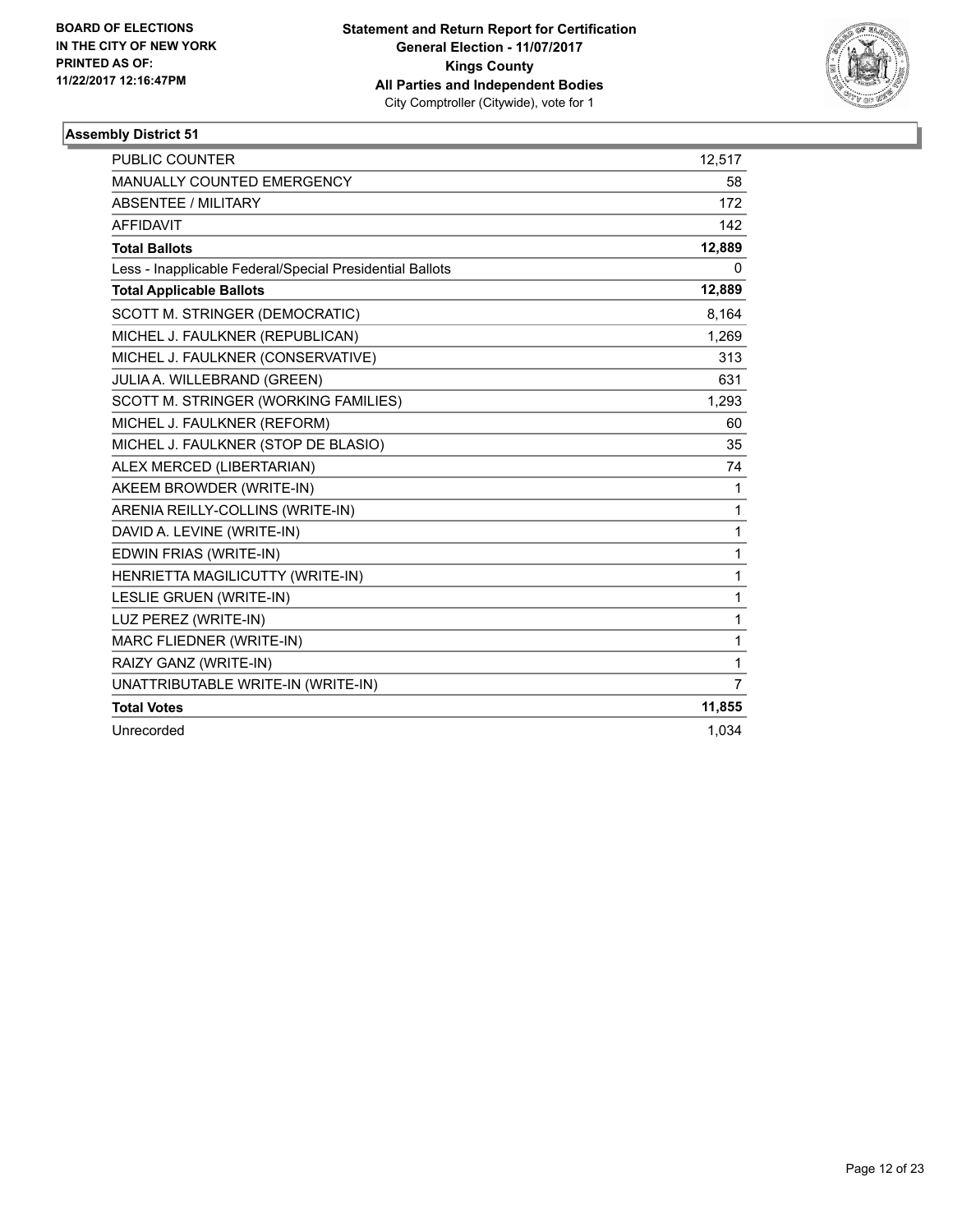

| <b>PUBLIC COUNTER</b>                                    | 31,130       |
|----------------------------------------------------------|--------------|
| MANUALLY COUNTED EMERGENCY                               | 5            |
| <b>ABSENTEE / MILITARY</b>                               | 577          |
| <b>AFFIDAVIT</b>                                         | 398          |
| <b>Total Ballots</b>                                     | 32,110       |
| Less - Inapplicable Federal/Special Presidential Ballots | 0            |
| <b>Total Applicable Ballots</b>                          | 32,110       |
| SCOTT M. STRINGER (DEMOCRATIC)                           | 22,622       |
| MICHEL J. FAULKNER (REPUBLICAN)                          | 1,770        |
| MICHEL J. FAULKNER (CONSERVATIVE)                        | 346          |
| JULIA A. WILLEBRAND (GREEN)                              | 1,394        |
| SCOTT M. STRINGER (WORKING FAMILIES)                     | 4,671        |
| MICHEL J. FAULKNER (REFORM)                              | 88           |
| MICHEL J. FAULKNER (STOP DE BLASIO)                      | 55           |
| ALEX MERCED (LIBERTARIAN)                                | 200          |
| ALICIA GLEN (WRITE-IN)                                   | 1            |
| CARMELA CUNDUM (WRITE-IN)                                | 1            |
| DAN LEHMAN (WRITE-IN)                                    | 1            |
| DAVID YASKEY (WRITE-IN)                                  | 1            |
| HANNAH ALEXANDER (WRITE-IN)                              | 1            |
| <b>IGOR BATISTA (WRITE-IN)</b>                           | 1            |
| JERRY SEINFELD (WRITE-IN)                                | 1            |
| JOSH GOODMAN (WRITE-IN)                                  | 1            |
| MAGGIE GRIBBEN (WRITE-IN)                                | 1            |
| MAX RICH -MELISSINOS (WRITE-IN)                          | 1            |
| MOSHE MCKIE-KRISBERG (WRITE-IN)                          | 1            |
| PETUMUS BAKERMAN (WRITE-IN)                              | 1            |
| SHIRLEY CHISHOLM (WRITE-IN)                              | 1            |
| STEVE WOZNIAK (WRITE-IN)                                 | $\mathbf{1}$ |
| UNATTRIBUTABLE WRITE-IN (WRITE-IN)                       | 11           |
| <b>Total Votes</b>                                       | 31,171       |
| Unrecorded                                               | 939          |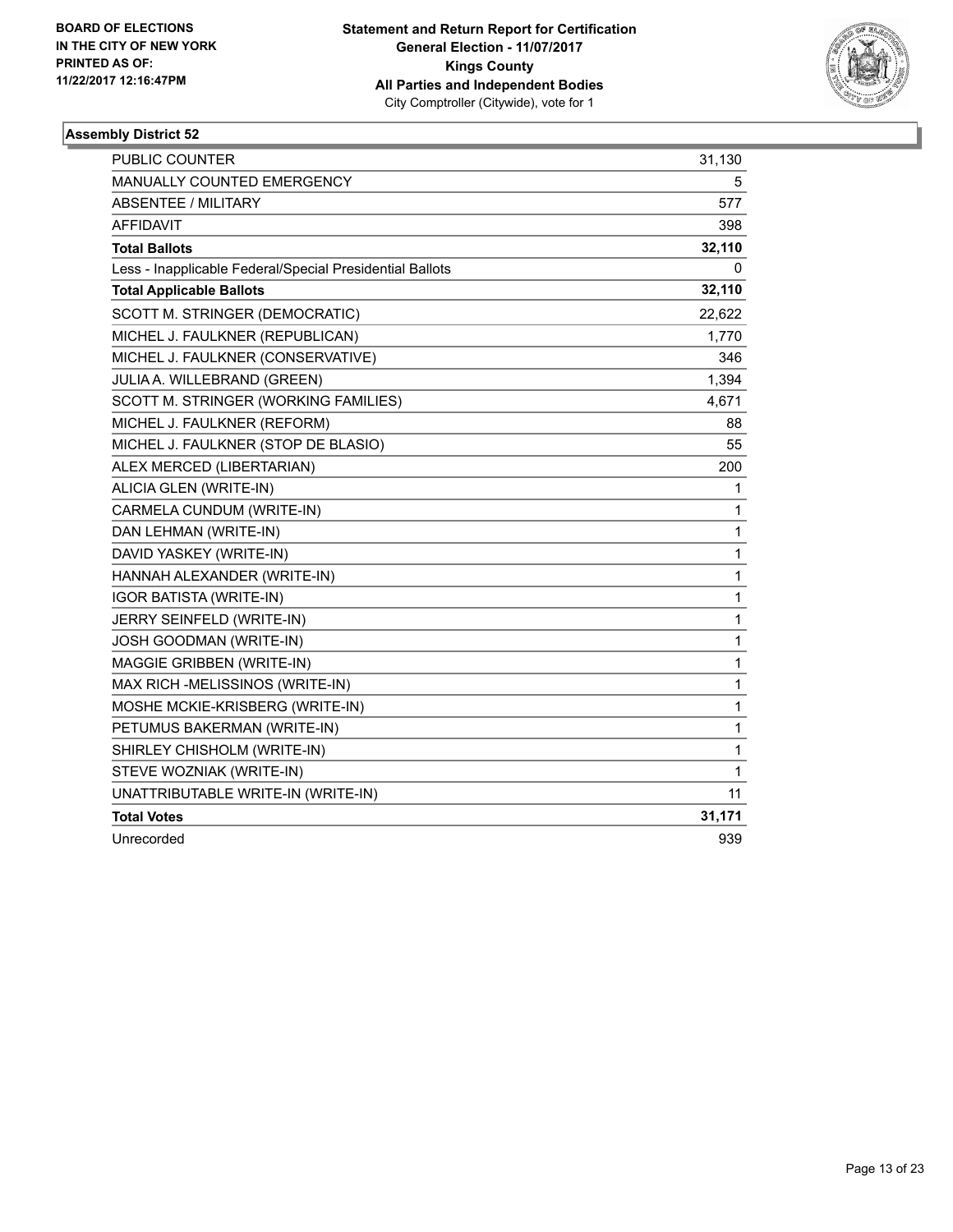

| <b>PUBLIC COUNTER</b>                                    | 13,908       |
|----------------------------------------------------------|--------------|
| MANUALLY COUNTED EMERGENCY                               | 11           |
| <b>ABSENTEE / MILITARY</b>                               | 114          |
| <b>AFFIDAVIT</b>                                         | 212          |
| <b>Total Ballots</b>                                     | 14,245       |
| Less - Inapplicable Federal/Special Presidential Ballots | 0            |
| <b>Total Applicable Ballots</b>                          | 14,245       |
| SCOTT M. STRINGER (DEMOCRATIC)                           | 9,906        |
| MICHEL J. FAULKNER (REPUBLICAN)                          | 647          |
| MICHEL J. FAULKNER (CONSERVATIVE)                        | 136          |
| JULIA A. WILLEBRAND (GREEN)                              | 842          |
| SCOTT M. STRINGER (WORKING FAMILIES)                     | 1,247        |
| MICHEL J. FAULKNER (REFORM)                              | 42           |
| MICHEL J. FAULKNER (STOP DE BLASIO)                      | 28           |
| ALEX MERCED (LIBERTARIAN)                                | 88           |
| ANNA MAE F. WEST (WRITE-IN)                              | 1            |
| FRANCESCA CUTRONE (WRITE-IN)                             | $\mathbf{1}$ |
| JANDS DEV MORTON (WRITE-IN)                              | 1            |
| NICK HANAUER (WRITE-IN)                                  | $\mathbf{1}$ |
| UNATTRIBUTABLE WRITE-IN (WRITE-IN)                       | 5            |
| UNCOUNTED WRITE-IN PER STATUTE (WRITE-IN)                | 1            |
| <b>Total Votes</b>                                       | 12,946       |
| Unrecorded                                               | 1,299        |
|                                                          |              |

| <b>PUBLIC COUNTER</b>                                    | 10,537 |
|----------------------------------------------------------|--------|
| MANUALLY COUNTED EMERGENCY                               | 0      |
| <b>ABSENTEE / MILITARY</b>                               | 113    |
| <b>AFFIDAVIT</b>                                         | 162    |
| <b>Total Ballots</b>                                     | 10,812 |
| Less - Inapplicable Federal/Special Presidential Ballots | 0      |
| <b>Total Applicable Ballots</b>                          | 10,812 |
| SCOTT M. STRINGER (DEMOCRATIC)                           | 8,469  |
| MICHEL J. FAULKNER (REPUBLICAN)                          | 442    |
| MICHEL J. FAULKNER (CONSERVATIVE)                        | 94     |
| JULIA A. WILLEBRAND (GREEN)                              | 416    |
| SCOTT M. STRINGER (WORKING FAMILIES)                     | 550    |
| MICHEL J. FAULKNER (REFORM)                              | 31     |
| MICHEL J. FAULKNER (STOP DE BLASIO)                      | 19     |
| ALEX MERCED (LIBERTARIAN)                                | 57     |
| <b>ASHER FREEMAN (WRITE-IN)</b>                          | 1      |
| BILL MCKIBBEN (WRITE-IN)                                 | 1      |
| UNATTRIBUTABLE WRITE-IN (WRITE-IN)                       | 3      |
| <b>Total Votes</b>                                       | 10,083 |
| Unrecorded                                               | 729    |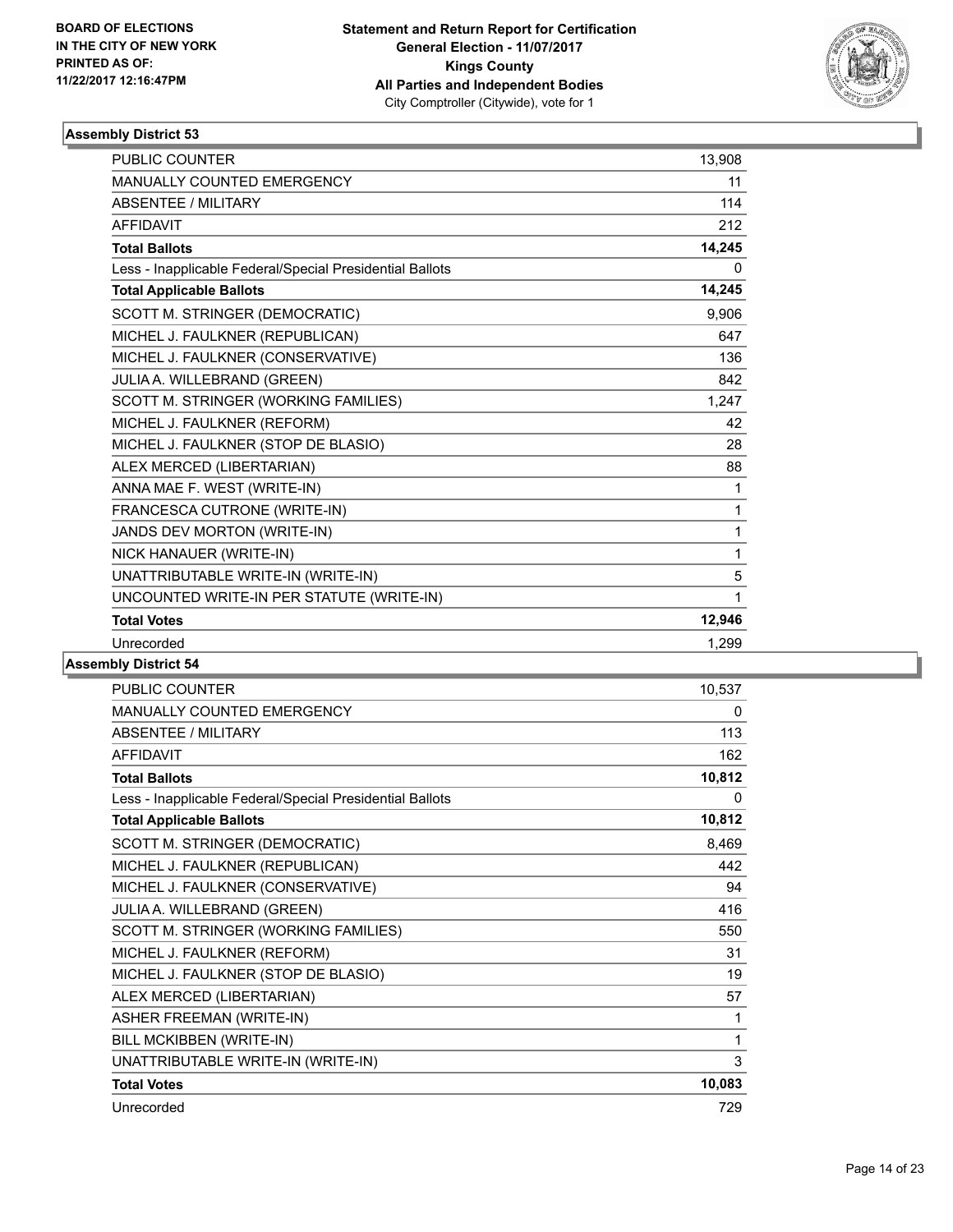

| <b>PUBLIC COUNTER</b>                                    | 14,377 |
|----------------------------------------------------------|--------|
| <b>MANUALLY COUNTED EMERGENCY</b>                        | 6      |
| <b>ABSENTEE / MILITARY</b>                               | 233    |
| <b>AFFIDAVIT</b>                                         | 257    |
| <b>Total Ballots</b>                                     | 14,873 |
| Less - Inapplicable Federal/Special Presidential Ballots | 0      |
| <b>Total Applicable Ballots</b>                          | 14,873 |
| SCOTT M. STRINGER (DEMOCRATIC)                           | 12,704 |
| MICHEL J. FAULKNER (REPUBLICAN)                          | 317    |
| MICHEL J. FAULKNER (CONSERVATIVE)                        | 95     |
| JULIA A. WILLEBRAND (GREEN)                              | 297    |
| SCOTT M. STRINGER (WORKING FAMILIES)                     | 488    |
| MICHEL J. FAULKNER (REFORM)                              | 30     |
| MICHEL J. FAULKNER (STOP DE BLASIO)                      | 21     |
| ALEX MERCED (LIBERTARIAN)                                | 39     |
| UNATTRIBUTABLE WRITE-IN (WRITE-IN)                       | 6      |
| <b>Total Votes</b>                                       | 13,997 |
| Unrecorded                                               | 876    |

| <b>PUBLIC COUNTER</b>                                    | 18,984         |
|----------------------------------------------------------|----------------|
| <b>MANUALLY COUNTED EMERGENCY</b>                        | 6              |
| <b>ABSENTEE / MILITARY</b>                               | 323            |
| <b>AFFIDAVIT</b>                                         | 332            |
| <b>Total Ballots</b>                                     | 19,645         |
| Less - Inapplicable Federal/Special Presidential Ballots | $\mathbf{0}$   |
| <b>Total Applicable Ballots</b>                          | 19,645         |
| SCOTT M. STRINGER (DEMOCRATIC)                           | 15,950         |
| MICHEL J. FAULKNER (REPUBLICAN)                          | 373            |
| MICHEL J. FAULKNER (CONSERVATIVE)                        | 98             |
| JULIA A. WILLEBRAND (GREEN)                              | 769            |
| SCOTT M. STRINGER (WORKING FAMILIES)                     | 1,364          |
| MICHEL J. FAULKNER (REFORM)                              | 54             |
| MICHEL J. FAULKNER (STOP DE BLASIO)                      | 19             |
| ALEX MERCED (LIBERTARIAN)                                | 60             |
| BEYONCE KNOWLES (WRITE-IN)                               | 1              |
| CHRIS DOYLE (WRITE-IN)                                   | 1              |
| <b>DUNCAN GRANT (WRITE-IN)</b>                           | 1              |
| JOSEPH JOYNER JR (WRITE-IN)                              | 1              |
| KEVIN PARKER (WRITE-IN)                                  | 1              |
| MARC FLIEDNER (WRITE-IN)                                 | $\overline{2}$ |
| MIZZEL MOSELY (WRITE-IN)                                 | 1              |
| NADJWA NORTON (WRITE-IN)                                 | 1              |
| UNATTRIBUTABLE WRITE-IN (WRITE-IN)                       | 3              |
| UNCOUNTED WRITE-IN PER STATUTE (WRITE-IN)                | 2              |
| <b>Total Votes</b>                                       | 18,701         |
| Unrecorded                                               | 944            |
|                                                          |                |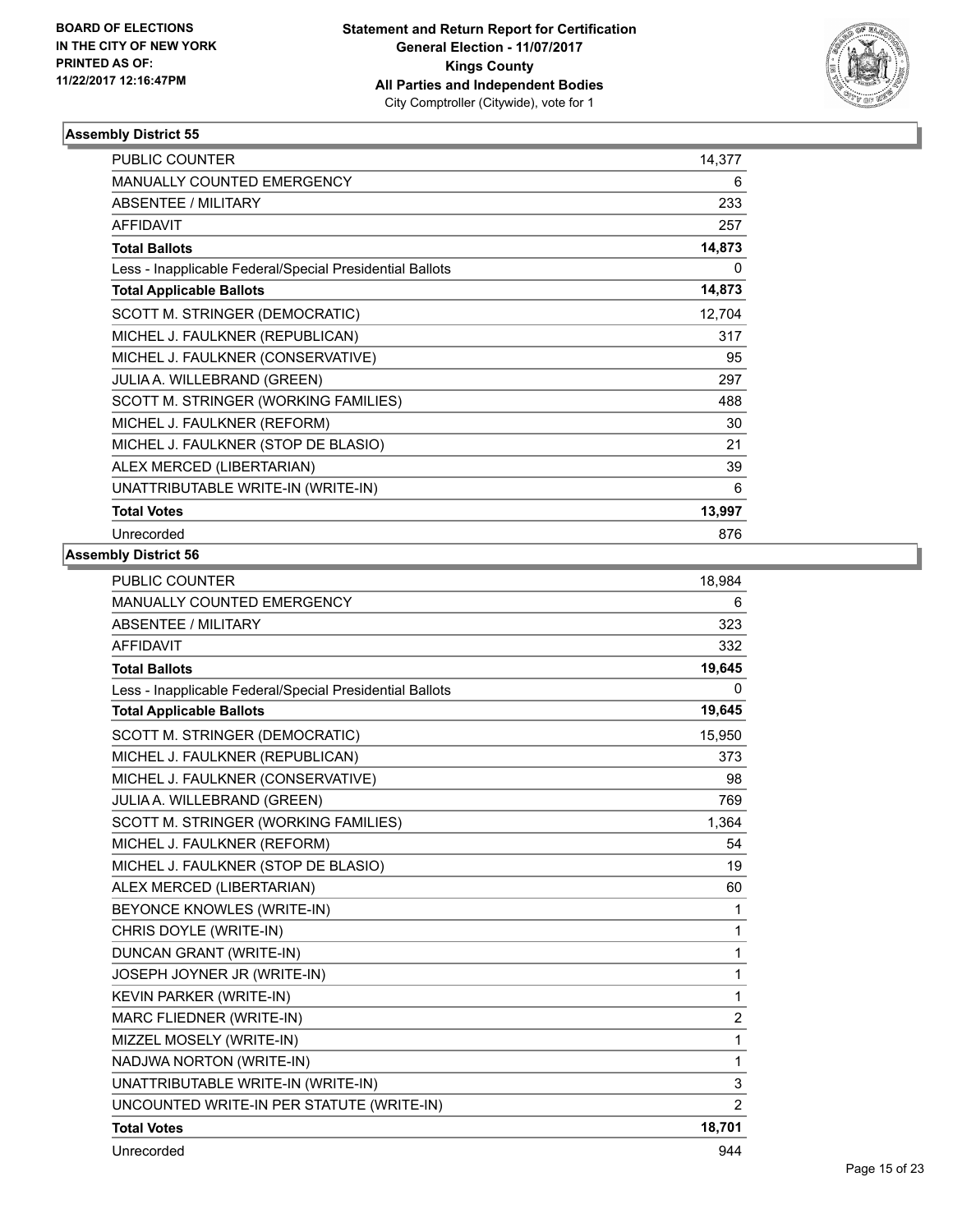

| <b>PUBLIC COUNTER</b>                                    | 27,704         |
|----------------------------------------------------------|----------------|
| MANUALLY COUNTED EMERGENCY                               | 0              |
| <b>ABSENTEE / MILITARY</b>                               | 514            |
| <b>AFFIDAVIT</b>                                         | 433            |
| <b>Total Ballots</b>                                     | 28,651         |
| Less - Inapplicable Federal/Special Presidential Ballots | 0              |
| <b>Total Applicable Ballots</b>                          | 28,651         |
| SCOTT M. STRINGER (DEMOCRATIC)                           | 21,611         |
| MICHEL J. FAULKNER (REPUBLICAN)                          | 560            |
| MICHEL J. FAULKNER (CONSERVATIVE)                        | 128            |
| JULIA A. WILLEBRAND (GREEN)                              | 1,520          |
| SCOTT M. STRINGER (WORKING FAMILIES)                     | 3,427          |
| MICHEL J. FAULKNER (REFORM)                              | 58             |
| MICHEL J. FAULKNER (STOP DE BLASIO)                      | 34             |
| ALEX MERCED (LIBERTARIAN)                                | 126            |
| BILL BROWN (WRITE-IN)                                    | 1              |
| CARSON WENTZ (WRITE-IN)                                  | 1              |
| FELICIA POWELL (WRITE-IN)                                | 1              |
| FERNANDO FARRER (WRITE-IN)                               | 2              |
| HUGH JAZZ (WRITE-IN)                                     | 1              |
| <b>JASON CERRATO (WRITE-IN)</b>                          | 1              |
| JESSE HOFRIENTER (WRITE-IN)                              | 1              |
| JONATHAN PANO GARTENBERG (WRITE-IN)                      | 1              |
| MARY HALL (WRITE-IN)                                     | 1              |
| MATTHEW MURPHY (WRITE-IN)                                | 1              |
| RYAN MENOLA (WRITE-IN)                                   | 1              |
| SALLY GOLDENBERG (WRITE-IN)                              | 1              |
| TRIPP RHODES (WRITE-IN)                                  | 1              |
| UNATTRIBUTABLE WRITE-IN (WRITE-IN)                       | $\overline{7}$ |
| UNCOUNTED WRITE-IN PER STATUTE (WRITE-IN)                | 1              |
| <b>Total Votes</b>                                       | 27,486         |
| Unrecorded                                               | 1,165          |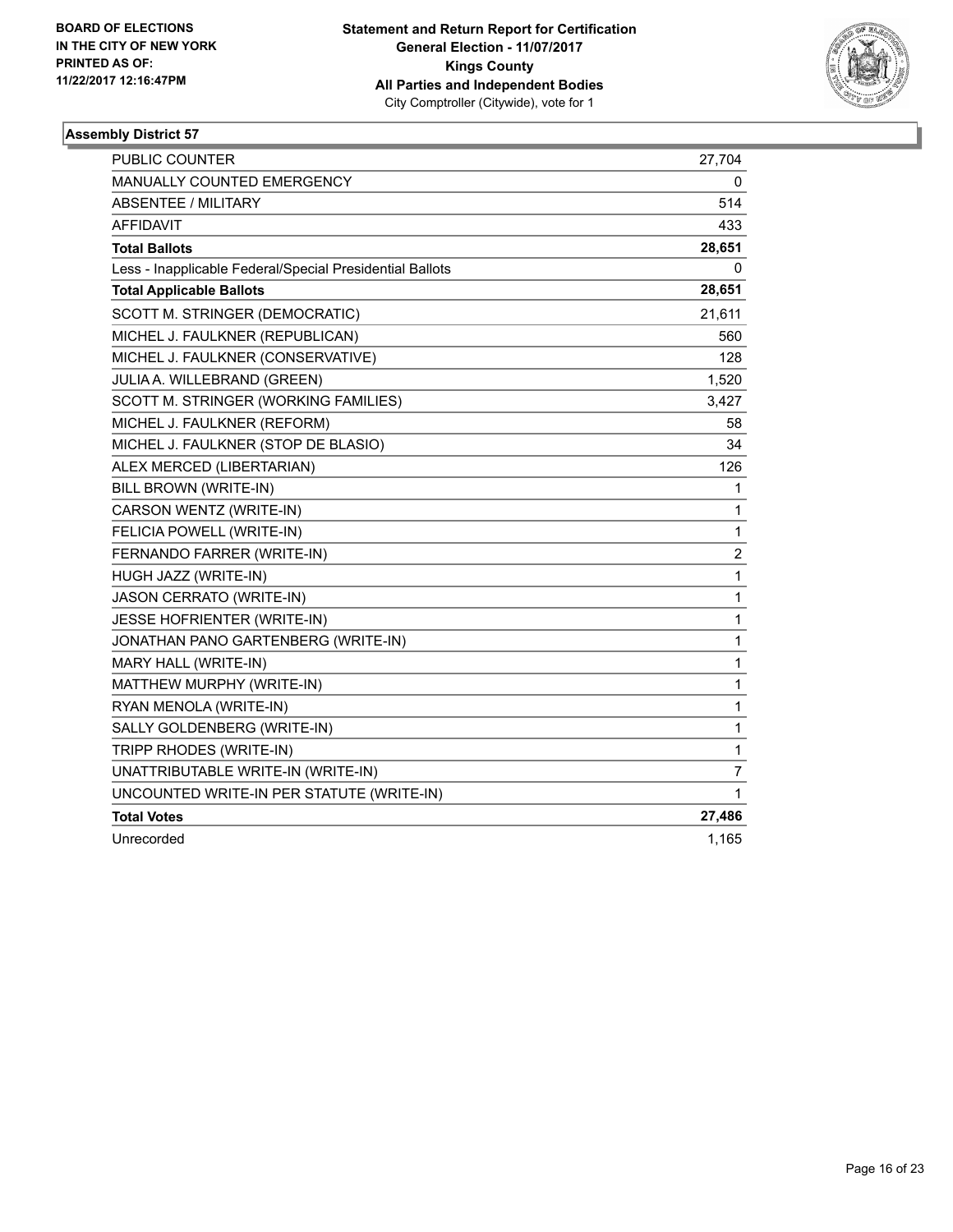

| <b>PUBLIC COUNTER</b>                                    | 18,991         |
|----------------------------------------------------------|----------------|
| <b>MANUALLY COUNTED EMERGENCY</b>                        | 0              |
| <b>ABSENTEE / MILITARY</b>                               | 373            |
| <b>AFFIDAVIT</b>                                         | 143            |
| <b>Total Ballots</b>                                     | 19,507         |
| Less - Inapplicable Federal/Special Presidential Ballots | 0              |
| <b>Total Applicable Ballots</b>                          | 19,507         |
| SCOTT M. STRINGER (DEMOCRATIC)                           | 17,511         |
| MICHEL J. FAULKNER (REPUBLICAN)                          | 402            |
| MICHEL J. FAULKNER (CONSERVATIVE)                        | 110            |
| JULIA A. WILLEBRAND (GREEN)                              | 195            |
| SCOTT M. STRINGER (WORKING FAMILIES)                     | 415            |
| MICHEL J. FAULKNER (REFORM)                              | 32             |
| MICHEL J. FAULKNER (STOP DE BLASIO)                      | 9              |
| ALEX MERCED (LIBERTARIAN)                                | 16             |
| DAVID WELLS (WRITE-IN)                                   | 1              |
| DWIGHT KENWOOD (WRITE-IN)                                | 1              |
| UNATTRIBUTABLE WRITE-IN (WRITE-IN)                       | $\overline{2}$ |
| <b>Total Votes</b>                                       | 18,694         |
| Unrecorded                                               | 813            |

| <b>PUBLIC COUNTER</b>                                    | 21,088       |
|----------------------------------------------------------|--------------|
| MANUALLY COUNTED EMERGENCY                               | 0            |
| <b>ABSENTEE / MILITARY</b>                               | 315          |
| <b>AFFIDAVIT</b>                                         | 195          |
| <b>Total Ballots</b>                                     | 21,598       |
| Less - Inapplicable Federal/Special Presidential Ballots | 0            |
| <b>Total Applicable Ballots</b>                          | 21,598       |
| SCOTT M. STRINGER (DEMOCRATIC)                           | 14,849       |
| MICHEL J. FAULKNER (REPUBLICAN)                          | 3.650        |
| MICHEL J. FAULKNER (CONSERVATIVE)                        | 882          |
| JULIA A. WILLEBRAND (GREEN)                              | 341          |
| SCOTT M. STRINGER (WORKING FAMILIES)                     | 481          |
| MICHEL J. FAULKNER (REFORM)                              | 53           |
| MICHEL J. FAULKNER (STOP DE BLASIO)                      | 49           |
| ALEX MERCED (LIBERTARIAN)                                | 59           |
| DONALD TRUMP JR. (WRITE-IN)                              | $\mathbf{1}$ |
| EMMA GUAMBARDO (WRITE-IN)                                | $\mathbf{1}$ |
| KENDALL DELLAGATTA (WRITE-IN)                            | 1            |
| LEON OFMAN (WRITE-IN)                                    | 1            |
| MIGUEL LORGA (WRITE-IN)                                  | $\mathbf{1}$ |
| NICHOLAS LAMBERTO (WRITE-IN)                             | 1            |
| PETER LOMBARDI (WRITE-IN)                                | $\mathbf{1}$ |
| UNATTRIBUTABLE WRITE-IN (WRITE-IN)                       | 6            |
| <b>Total Votes</b>                                       | 20,377       |
| Unrecorded                                               | 1,221        |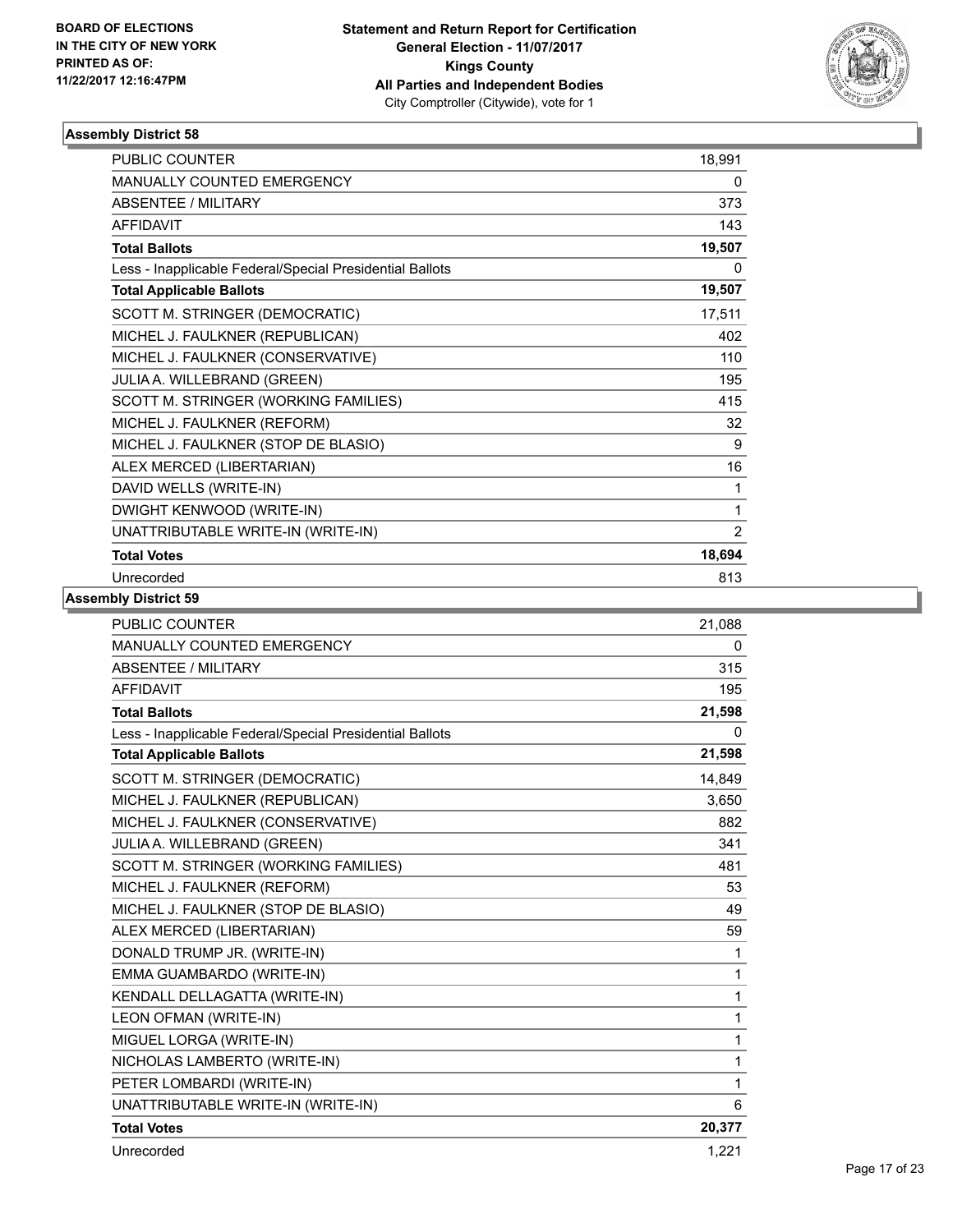

| <b>PUBLIC COUNTER</b>                                    | 16,844         |
|----------------------------------------------------------|----------------|
| MANUALLY COUNTED EMERGENCY                               | 0              |
| <b>ABSENTEE / MILITARY</b>                               | 226            |
| <b>AFFIDAVIT</b>                                         | 193            |
| <b>Total Ballots</b>                                     | 17,263         |
| Less - Inapplicable Federal/Special Presidential Ballots | 0              |
| <b>Total Applicable Ballots</b>                          | 17,263         |
| SCOTT M. STRINGER (DEMOCRATIC)                           | 14,976         |
| MICHEL J. FAULKNER (REPUBLICAN)                          | 451            |
| MICHEL J. FAULKNER (CONSERVATIVE)                        | 118            |
| JULIA A. WILLEBRAND (GREEN)                              | 250            |
| SCOTT M. STRINGER (WORKING FAMILIES)                     | 388            |
| MICHEL J. FAULKNER (REFORM)                              | 36             |
| MICHEL J. FAULKNER (STOP DE BLASIO)                      | 13             |
| ALEX MERCED (LIBERTARIAN)                                | 34             |
| ADELINE BUNCHS (WRITE-IN)                                | 1              |
| IMAN BANCE (WRITE-IN)                                    | $\mathbf{1}$   |
| KEISHA FORRESTER (WRITE-IN)                              | 1              |
| KIRK OLIVER (WRITE-IN)                                   | 1              |
| ROBERT LEIBOWITZ (WRITE-IN)                              | 1              |
| UNATTRIBUTABLE WRITE-IN (WRITE-IN)                       | 5              |
| UNCOUNTED WRITE-IN PER STATUTE (WRITE-IN)                | $\overline{2}$ |
| <b>Total Votes</b>                                       | 16,278         |
| Unrecorded                                               | 985            |

| PUBLIC COUNTER                                           | 5,936 |
|----------------------------------------------------------|-------|
| <b>MANUALLY COUNTED EMERGENCY</b>                        | 0     |
| ABSENTEE / MILITARY                                      | 136   |
| <b>AFFIDAVIT</b>                                         | 55    |
| <b>Total Ballots</b>                                     | 6,127 |
| Less - Inapplicable Federal/Special Presidential Ballots | 0     |
| <b>Total Applicable Ballots</b>                          | 6,127 |
| SCOTT M. STRINGER (DEMOCRATIC)                           | 3,024 |
| MICHEL J. FAULKNER (REPUBLICAN)                          | 1,664 |
| MICHEL J. FAULKNER (CONSERVATIVE)                        | 415   |
| <b>JULIA A. WILLEBRAND (GREEN)</b>                       | 204   |
| SCOTT M. STRINGER (WORKING FAMILIES)                     | 311   |
| MICHEL J. FAULKNER (REFORM)                              | 36    |
| MICHEL J. FAULKNER (STOP DE BLASIO)                      | 12    |
| ALEX MERCED (LIBERTARIAN)                                | 34    |
| UNATTRIBUTABLE WRITE-IN (WRITE-IN)                       | 1     |
| <b>Total Votes</b>                                       | 5,701 |
| Unrecorded                                               | 426   |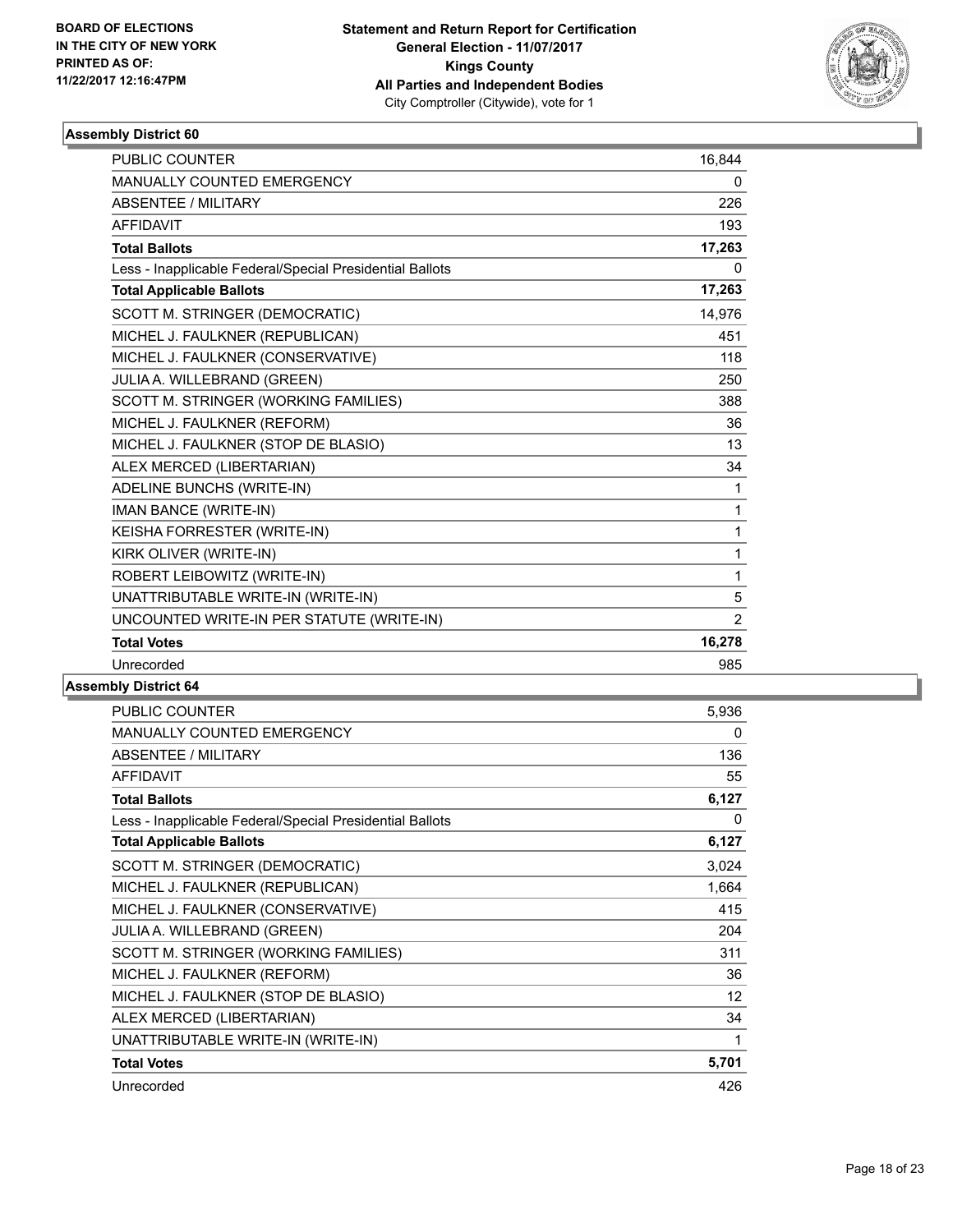

| <b>PUBLIC COUNTER</b>                                    | 347,550 |
|----------------------------------------------------------|---------|
| MANUALLY COUNTED EMERGENCY                               | 95      |
| <b>ABSENTEE / MILITARY</b>                               | 6,267   |
| AFFIDAVIT                                                | 4,173   |
| <b>Total Ballots</b>                                     | 358,085 |
| Less - Inapplicable Federal/Special Presidential Ballots | 0       |
| <b>Total Applicable Ballots</b>                          | 358,085 |
| SCOTT M. STRINGER (DEMOCRATIC)                           | 245,880 |
| MICHEL J. FAULKNER (REPUBLICAN)                          | 38,677  |
| MICHEL J. FAULKNER (CONSERVATIVE)                        | 8,887   |
| JULIA A. WILLEBRAND (GREEN)                              | 11,892  |
| SCOTT M. STRINGER (WORKING FAMILIES)                     | 25,095  |
| MICHEL J. FAULKNER (REFORM)                              | 1,223   |
| MICHEL J. FAULKNER (STOP DE BLASIO)                      | 801     |
| ALEX MERCED (LIBERTARIAN)                                | 1,762   |
| AARON RODGERS (WRITE-IN)                                 | 1       |
| ADAM MEYERS (WRITE-IN)                                   | 1       |
| ADELINE BUNCHS (WRITE-IN)                                | 1       |
| AKEEM BROWDER (WRITE-IN)                                 | 1       |
| AL SHARPTON (WRITE-IN)                                   | 1       |
| ALICIA GLEN (WRITE-IN)                                   | 1       |
| ANNA MAE F. WEST (WRITE-IN)                              | 1       |
| ANTHONY C. MATOS (WRITE-IN)                              | 1       |
| ANTHONY PIERRE (WRITE-IN)                                | 1       |
| ARENIA REILLY-COLLINS (WRITE-IN)                         | 1       |
| <b>ASHER FREEMAN (WRITE-IN)</b>                          | 1       |
| BARACK OBAMA (WRITE-IN)                                  | 1       |
| BERNIE SANDERS (WRITE-IN)                                | 1       |
| BEYONCE KNOWLES (WRITE-IN)                               | 1       |
| BILL BROWN (WRITE-IN)                                    | 1       |
| BILL MCKIBBEN (WRITE-IN)                                 | 2       |
| <b>BOB CAPANO (WRITE-IN)</b>                             | 1       |
| BRAD T. RAMDEEN (WRITE-IN)                               | 1       |
| CABE SAFF (WRITE-IN)                                     | 1       |
| CARMELA CUNDUM (WRITE-IN)                                | 1       |
| CARSON WENTZ (WRITE-IN)                                  | 1       |
| CEA WAEVER (WRITE-IN)                                    | 1       |
| CEA WEAVER (WRITE-IN)                                    | 1       |
| CHAIM DEUTSCH (WRITE-IN)                                 | 1       |
| CHRIS DOYLE (WRITE-IN)                                   | 1       |
| CLIFF KINGSBURY (WRITE-IN)                               | 1       |
| DAN BONANNO (WRITE-IN)                                   | 1       |
| DAN LEHMAN (WRITE-IN)                                    | 1       |
| DAVID A. LEVINE (WRITE-IN)                               | 1       |
| DAVID GREENFEILD (WRITE-IN)                              | 1       |
| DAVID MATHER (WRITE-IN)                                  | 1       |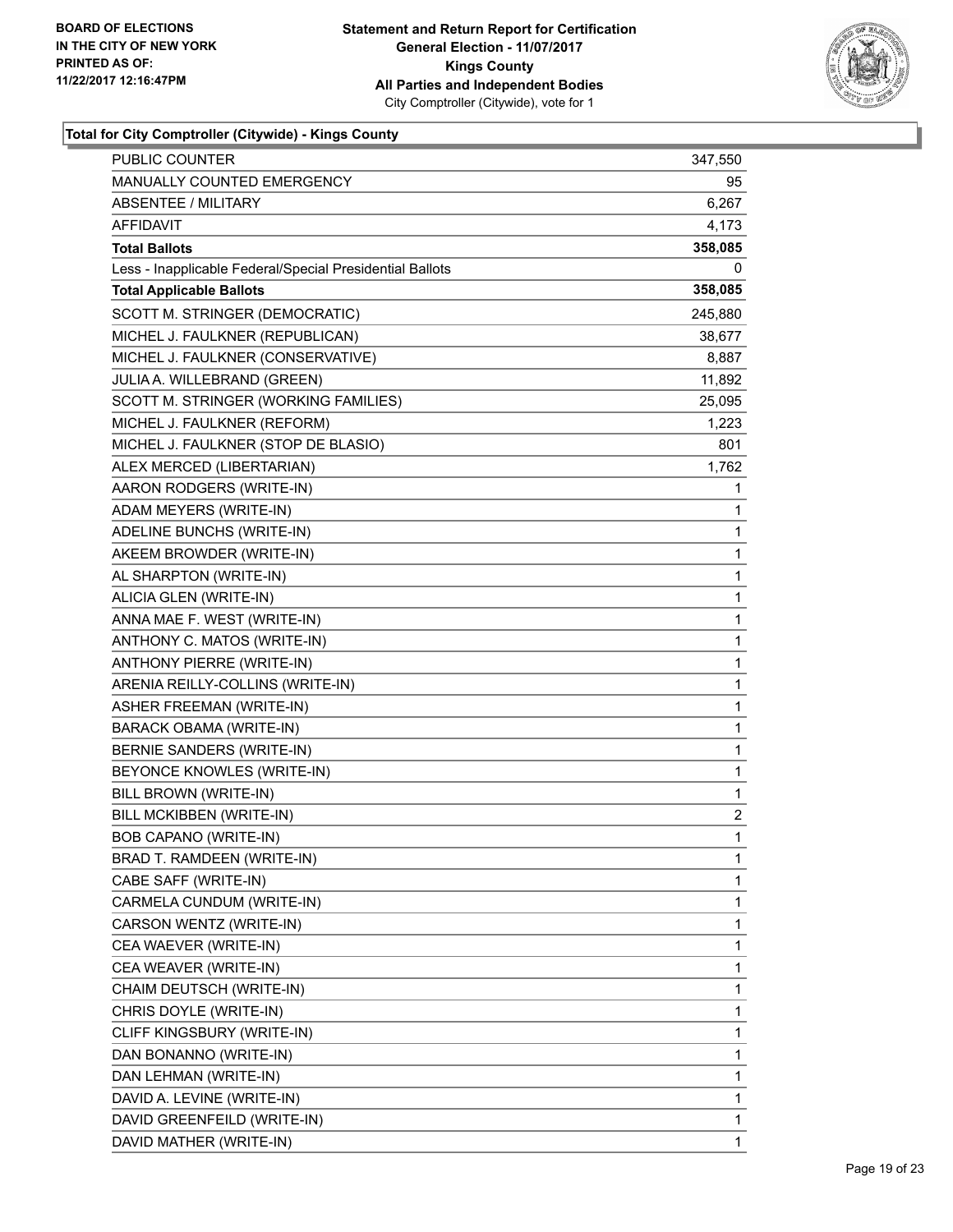

| DAVID WELLS (WRITE-IN)              | 1            |
|-------------------------------------|--------------|
| DAVID YASKEY (WRITE-IN)             | 1            |
| DAVID ZELIKOVITZ (WRITE-IN)         | 1            |
| DONALD J TRUMP (WRITE-IN)           | 1            |
| DONALD TRUMP JR. (WRITE-IN)         | 1            |
| DUNCAN GRANT (WRITE-IN)             | 1            |
| DWIGHT KENWOOD (WRITE-IN)           | 1            |
| EDWIN FRIAS (WRITE-IN)              | 1            |
| ELE FEREYC (WRITE-IN)               | 1            |
| ELLIOT SPITZER (WRITE-IN)           | 3            |
| EMMA GUAMBARDO (WRITE-IN)           | 1            |
| ERIC GONZALEZ (WRITE-IN)            | 1            |
| ERIC LEB (WRITE-IN)                 | 1            |
| FELICIA POWELL (WRITE-IN)           | 1            |
| FERNANDO FARRER (WRITE-IN)          | 2            |
| FRANCESCA CUTRONE (WRITE-IN)        | 1            |
| <b>GREGORY OBRIEN (WRITE-IN)</b>    | 1            |
| HANNAH ALEXANDER (WRITE-IN)         | 1            |
| HAROLD TISHLER (WRITE-IN)           | 1            |
| HARRY RUBIN FALCONE (WRITE-IN)      | 1            |
| HENRIETTA MAGILICUTTY (WRITE-IN)    | 1            |
| HUGH JAZZ (WRITE-IN)                | 1            |
| IAN MACALLEN (WRITE-IN)             | 1            |
| <b>IGOR BATISTA (WRITE-IN)</b>      | 1            |
| IMAN BANCE (WRITE-IN)               | 1            |
| IRA A. BERKAITZ (WRITE-IN)          | 1            |
| JACK ANTHONY SCHNEIDER (WRITE-IN)   | 1            |
| JACK D'EMIC (WRITE-IN)              | 1            |
| JACOB ROTH (WRITE-IN)               | 1            |
| <b>JAMI ROBINSON (WRITE-IN)</b>     | 1            |
| JANDS DEV MORTON (WRITE-IN)         | 1            |
| <b>JASON CERRATO (WRITE-IN)</b>     | $\mathbf{1}$ |
| JERRY SEINFELD (WRITE-IN)           | 1            |
| JESSE HOFRIENTER (WRITE-IN)         | 1            |
| JOE BIDEN (WRITE-IN)                | 1            |
| JOEL GROSS (WRITE-IN)               | 1            |
| JOEL KLEIN (WRITE-IN)               | 1            |
| JOHN LIU (WRITE-IN)                 | 3            |
| JOHN OLIVER (WRITE-IN)              | 1            |
| JON JAY (WRITE-IN)                  | 1            |
| JONATHAN PANO GARTENBERG (WRITE-IN) | 1            |
| JOSEPH HEIMFELD (WRITE-IN)          | 1            |
| JOSEPH JOYNER JR (WRITE-IN)         | 1            |
| JOSEPH S. AMSEL (WRITE-IN)          | 1            |
| JOSH GOODMAN (WRITE-IN)             | 1            |
| JOYCE ZETIANI (WRITE-IN)            | 1            |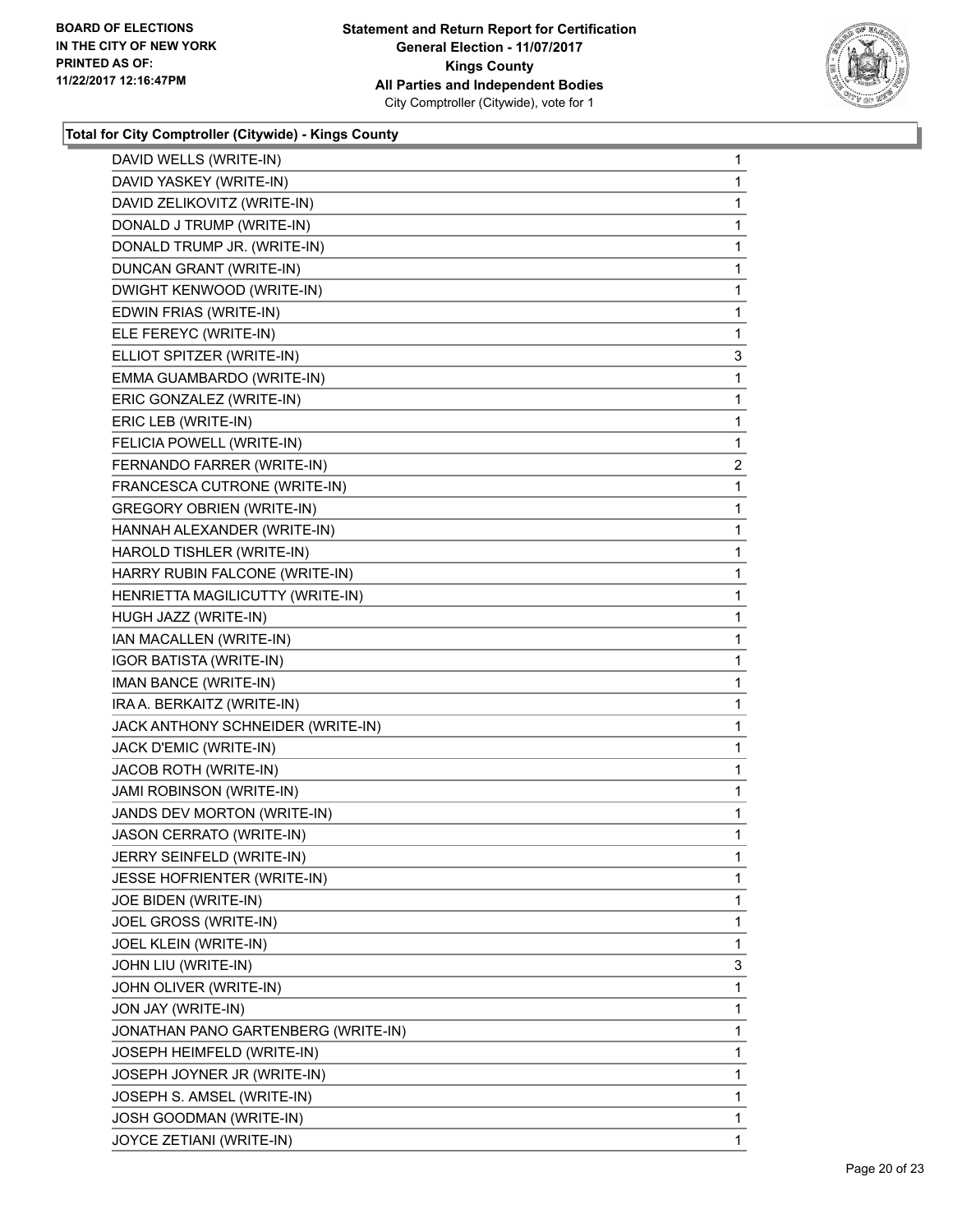

| JULES FLEISCHER (WRITE-IN)        | $\overline{a}$ |
|-----------------------------------|----------------|
| JULIAN ASSANGE (WRITE-IN)         | 1              |
| KALMAN YEGER (WRITE-IN)           | 1              |
| KEISHA FORRESTER (WRITE-IN)       | 1              |
| KENDALL DELLAGATTA (WRITE-IN)     | 1              |
| KENYA JEFFERIES (WRITE-IN)        | 1              |
| KEVIN PARKER (WRITE-IN)           | 1              |
| KHADER EL-YATEEM (WRITE-IN)       | 1              |
| KIRK OLIVER (WRITE-IN)            | 1              |
| KYLE LAVONE (WRITE-IN)            | 1              |
| LAZAA GILLIG (WRITE-IN)           | 1              |
| LEAHLA FUHRER (WRITE-IN)          | 1              |
| LEBEL STEINBERG (WRITE-IN)        | 1              |
| LEON OFMAN (WRITE-IN)             | 1              |
| LESLIE GRUEN (WRITE-IN)           | 1              |
| LUCRETIA REGINA-POTTER (WRITE-IN) | 1              |
| LUZ PEREZ (WRITE-IN)              | 1              |
| MAGGIE GRIBBEN (WRITE-IN)         | 1              |
| MALKE GOLDENBERG (WRITE-IN)       | 1              |
| MARC FLIEDNER (WRITE-IN)          | 3              |
| MARTIN J. GOLDEN (WRITE-IN)       | 2              |
| MARY HALL (WRITE-IN)              | 1              |
| MATTHEW MURPHY (WRITE-IN)         | 1              |
| MAX RICH -MELISSINOS (WRITE-IN)   | 1              |
| MICHAEL BLOOMBERG (WRITE-IN)      | 3              |
| MICHAEL MAGLOIRE (WRITE-IN)       | 1              |
| MIGUEL LORGA (WRITE-IN)           | 1              |
| MIKE FISHER (WRITE-IN)            | 1              |
| MIRIAM CHAIFETZ (WRITE-IN)        | 1              |
| MIZZEL MOSELY (WRITE-IN)          | 1              |
| MORDECHCI MELARED (WRITE-IN)      | 1              |
| MOSHE GOTIEL (WRITE-IN)           | 1              |
| MOSHE LEFKOWITS (WRITE-IN)        | 1              |
| MOSHE MCKIE-KRISBERG (WRITE-IN)   | 1              |
| MOSHE NEIDERMAN (WRITE-IN)        | 1              |
| NADJWA NORTON (WRITE-IN)          | 1              |
| NAFTULI MOSTER (WRITE-IN)         | 1              |
| NATTALI GOLDBERG (WRITE-IN)       | 1              |
| NICHOLAS LAMBERTO (WRITE-IN)      | 1              |
| NICK HANAUER (WRITE-IN)           | 1              |
| NIKA TOLEDO (WRITE-IN)            | 1              |
| NUCHEM GRAUS (WRITE-IN)           | 1              |
| PAUL H. GIUSBURG (WRITE-IN)       | 1              |
| PETER LOMBARDI (WRITE-IN)         | 1              |
| PETUMUS BAKERMAN (WRITE-IN)       | 1              |
| PHILIP HOFMANN (WRITE-IN)         | 1              |
|                                   |                |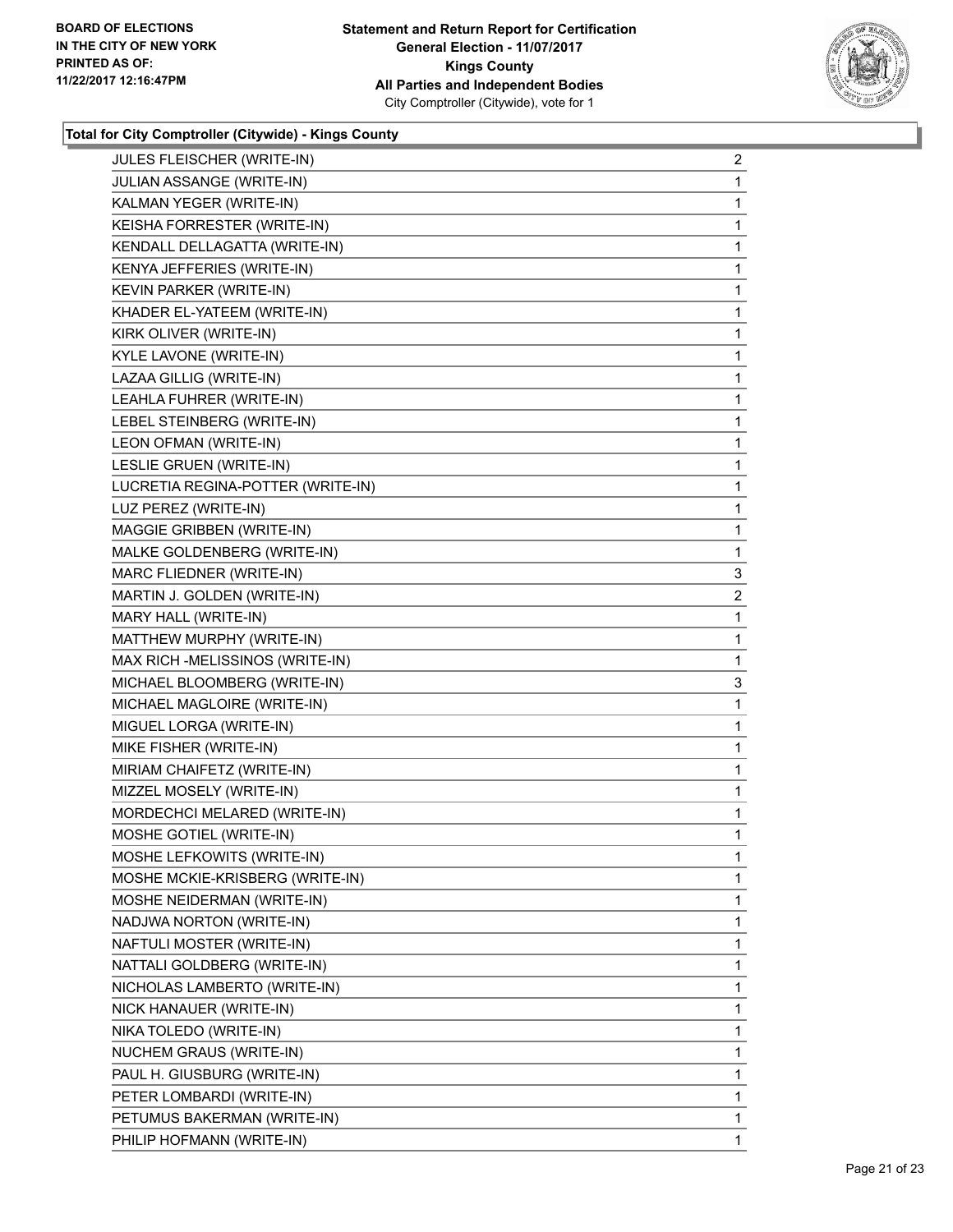

| PHILIP LIA (WRITE-IN)                     | 1            |
|-------------------------------------------|--------------|
| PINCHAS RINGEL (WRITE-IN)                 | 1            |
| PINCHES KRYMAN (WRITE-IN)                 | $\mathbf{1}$ |
| PURNIMA KAPUR (WRITE-IN)                  | 1            |
| RAIZY GANZ (WRITE-IN)                     | 1            |
| RAMON E. REYOS III (WRITE-IN)             | 1            |
| RAY MITCHELL (WRITE-IN)                   | 1            |
| RIKKI KOHEN (WRITE-IN)                    | 1            |
| RIVKY BERGER (WRITE-IN)                   | $\mathbf{1}$ |
| ROBERT GUDDAHL (WRITE-IN)                 | 1            |
| ROBERT ISDITH (WRITE-IN)                  | 1            |
| ROBERT LEIBOWITZ (WRITE-IN)               | 1            |
| RONALD BONE (WRITE-IN)                    | 1            |
| RYAN MENOLA (WRITE-IN)                    | 1            |
| SALLY GOLDENBERG (WRITE-IN)               | $\mathbf 1$  |
| SALVATORE G CURRO (WRITE-IN)              | 1            |
| SAMANTHA BROWNING (WRITE-IN)              | 1            |
| SARAH GREGORY (WRITE-IN)                  | 1            |
| SARAH ZENWORTH (WRITE-IN)                 | 1            |
| SHIRLEY CHISHOLM (WRITE-IN)               | 2            |
| SIMCHA B SCHLEZ (WRITE-IN)                | $\mathbf 1$  |
| SIMCHA FELDER (WRITE-IN)                  | 1            |
| SIMON WILLETT (WRITE-IN)                  | 1            |
| STEFANIE A. JONES (WRITE-IN)              | 1            |
| STEPHEN LEVIN (WRITE-IN)                  | 1            |
| STEVE WOZNIAK (WRITE-IN)                  | 1            |
| SUNNY HOSTEN (WRITE-IN)                   | $\mathbf 1$  |
| SURI ZIEGLER (WRITE-IN)                   | 1            |
| SUSAN PRATT (WRITE-IN)                    | 1            |
| TAMIKA HOLDER (WRITE-IN)                  | 1            |
| TAMMY FLOWERS (WRITE-IN)                  | 1            |
| TANEHISI COATES (WRITE-IN)                | 1            |
| TAT PICOTT (WRITE-IN)                     | 1            |
| THOMAS G. HOBAN (WRITE-IN)                | 1            |
| TRIPP RHODES (WRITE-IN)                   | 1            |
| UNATTRIBUTABLE WRITE-IN (WRITE-IN)        | 122          |
| UNCOUNTED WRITE-IN PER STATUTE (WRITE-IN) | 9            |
| VER VEIST (WRITE-IN)                      | 1            |
| VICTORIA CAMBRANES (WRITE-IN)             | 1            |
| VILMA REINHARDT (WRITE-IN)                | 1            |
| WENDELL BERRY (WRITE-IN)                  | 1            |
| YECHEZKEL L. PILLER (WRITE-IN)            | 1            |
| YISRAEL YOSEF LAZER (WRITE-IN)            | 1            |
| YOM TOW PORGES (WRITE-IN)                 | 1            |
| ZEV CHAIFETZ (WRITE-IN)                   | 1            |
| ZOE TUCKER (WRITE-IN)                     | 1            |